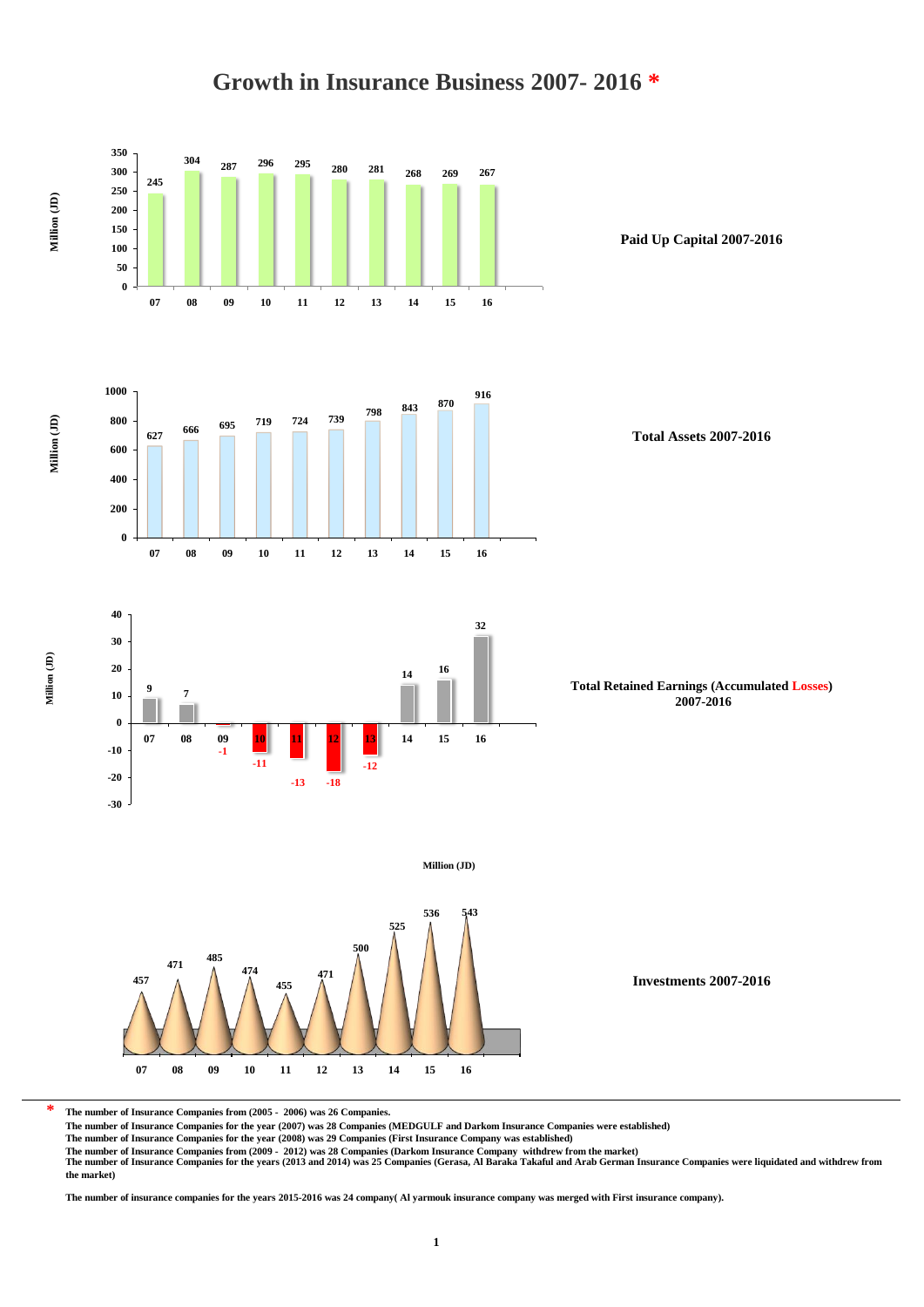

**The number of Insurance Companies from (2005 - 2006) was 26 Companies.**

**\***

**The number of Insurance Companies for the year (2007) was 28 Companies (MEDGULF and Darkom Insurance Companies were established)**

**The number of Insurance Companies for the year (2008) was 29 Companies (First Insurance Company was established)**

The number of Insurance Companies from (2009 - 2012) was 28 Companies (Darkom Insurance Company withdrew from the market)<br>The number of Insurance Companies for the years (2013 and 2014) was 25 Companies (Gerasa, Al Baraka **the market)**

**The number of insurance companies for the years 2015-2016 was 24 company( Al yarmouk insurance company was merged with First insurance company).**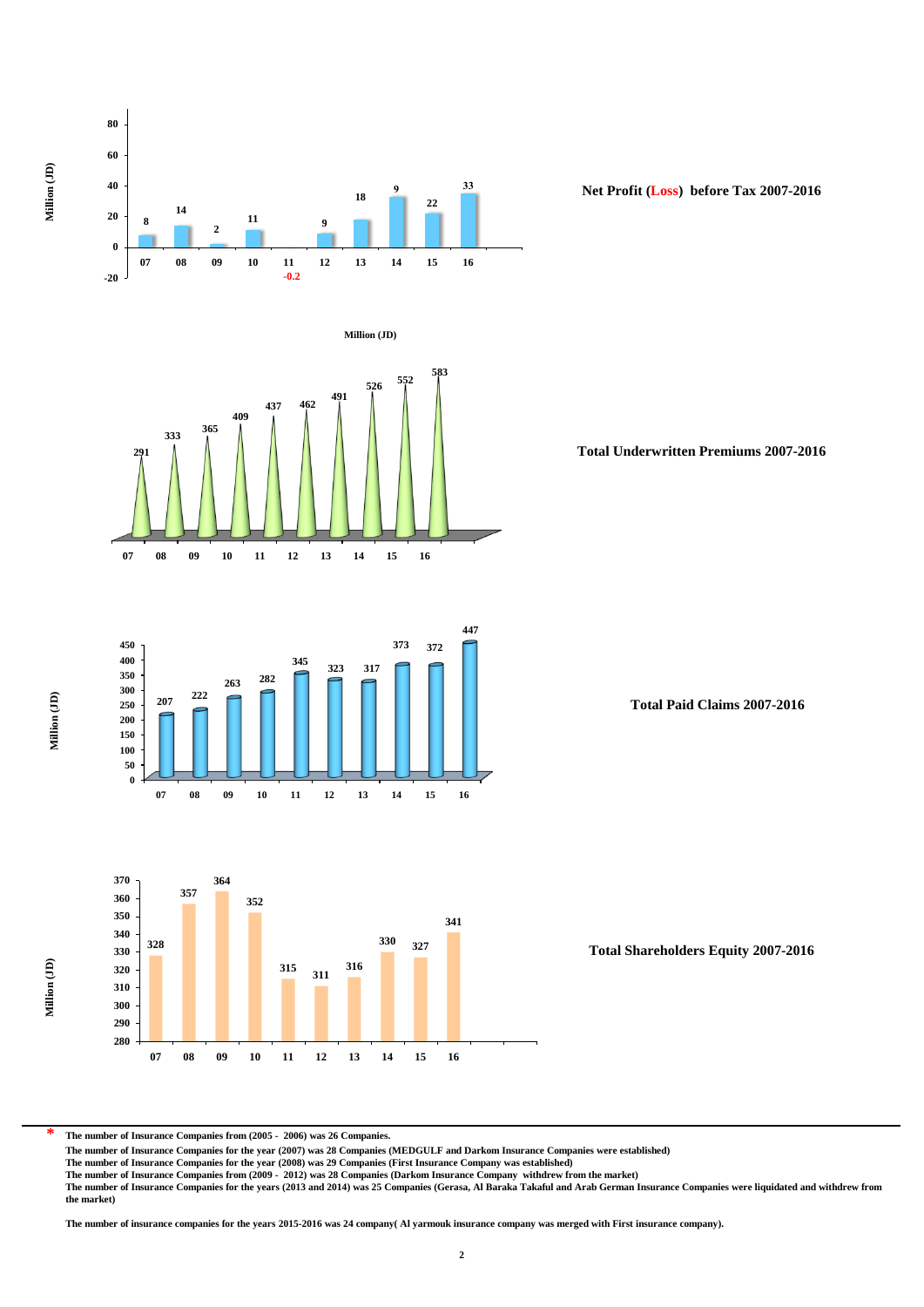



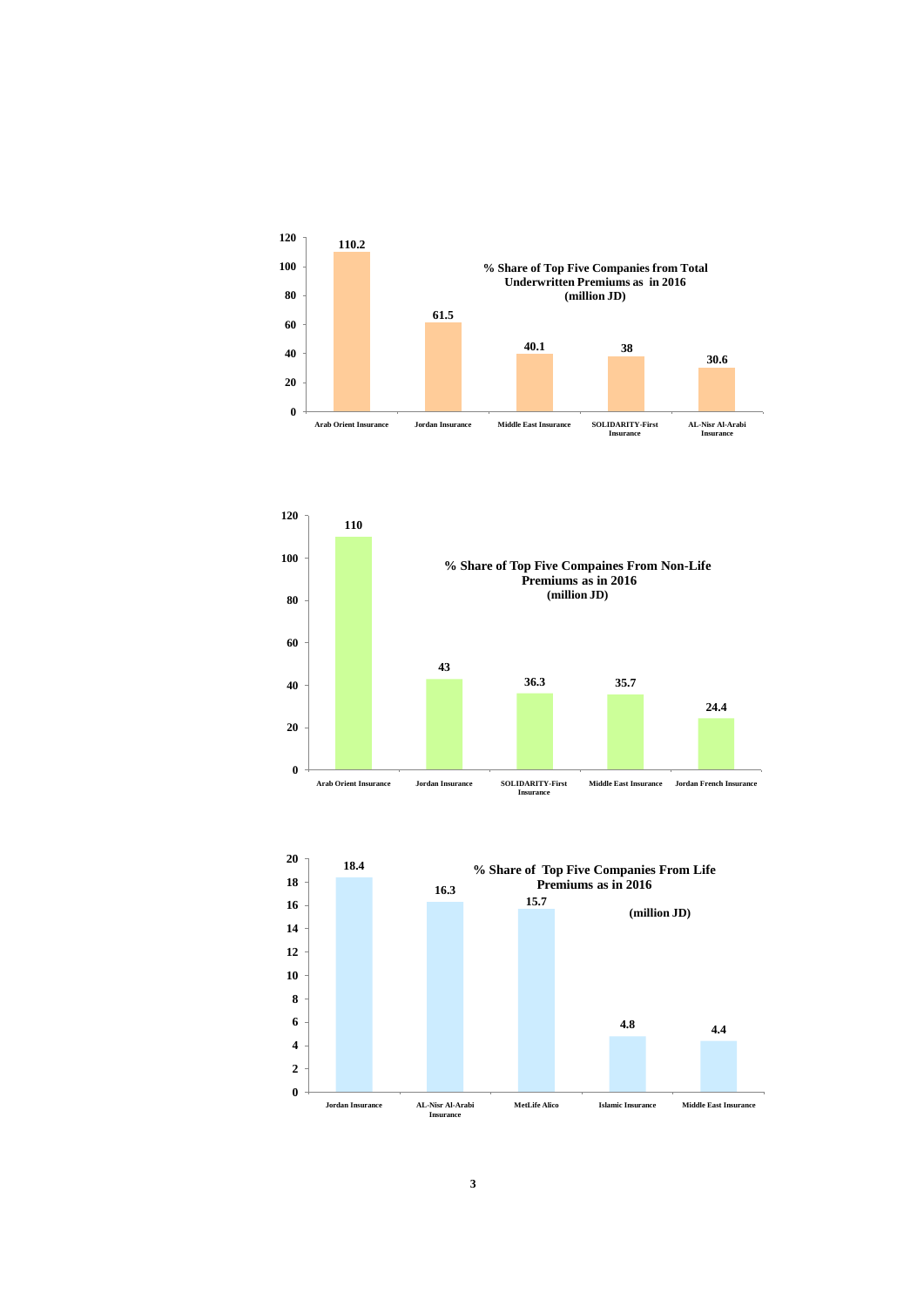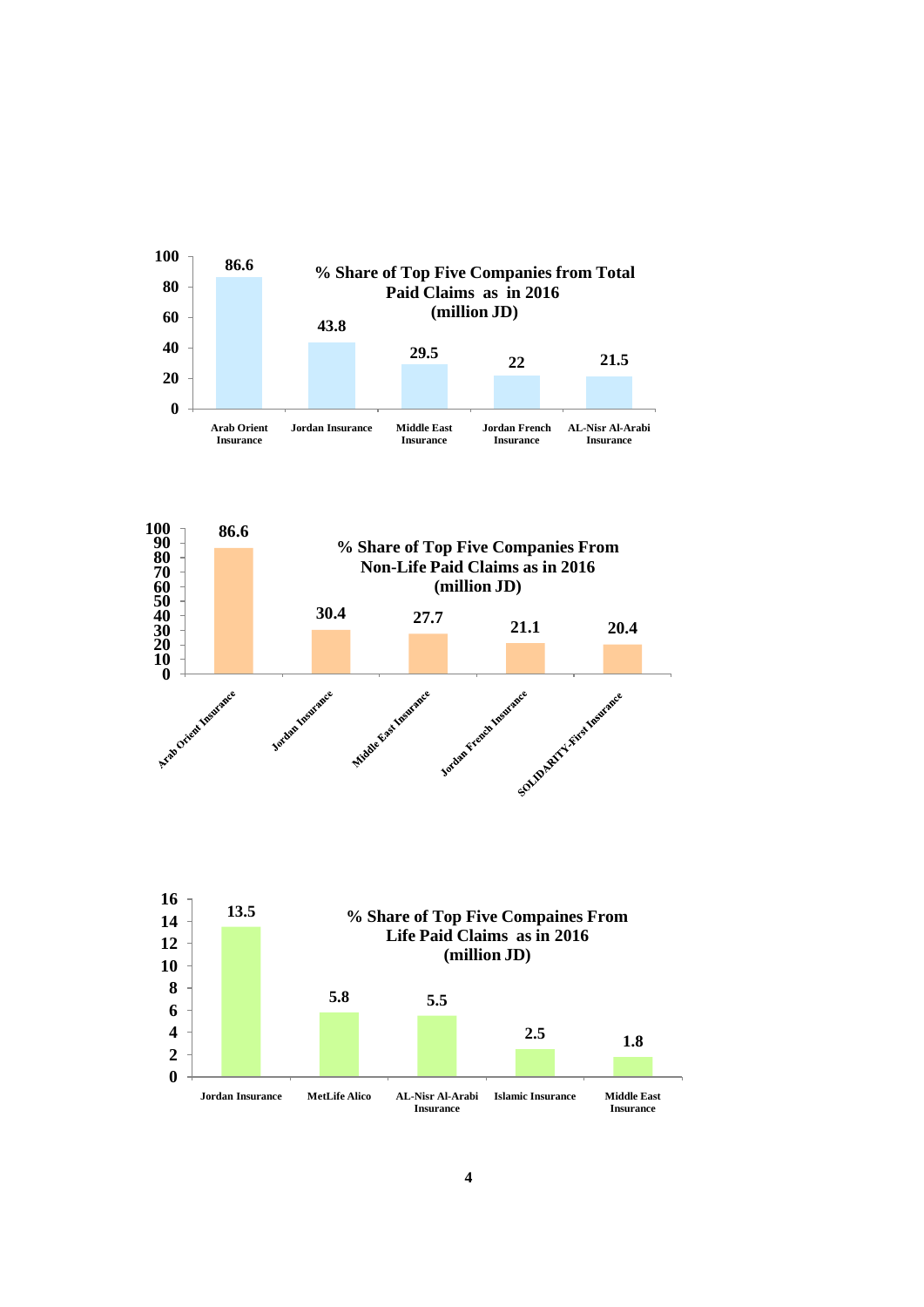





**5**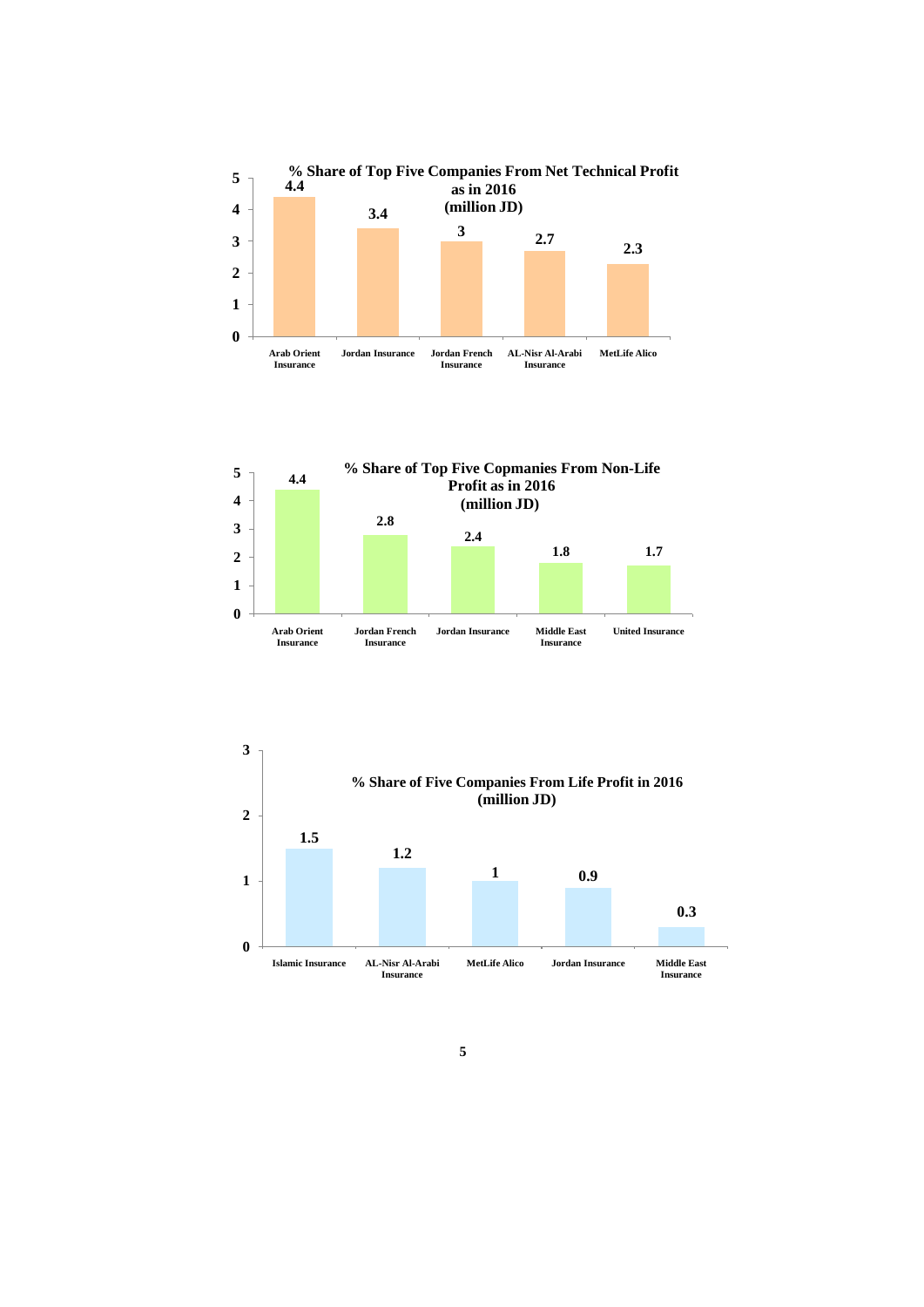



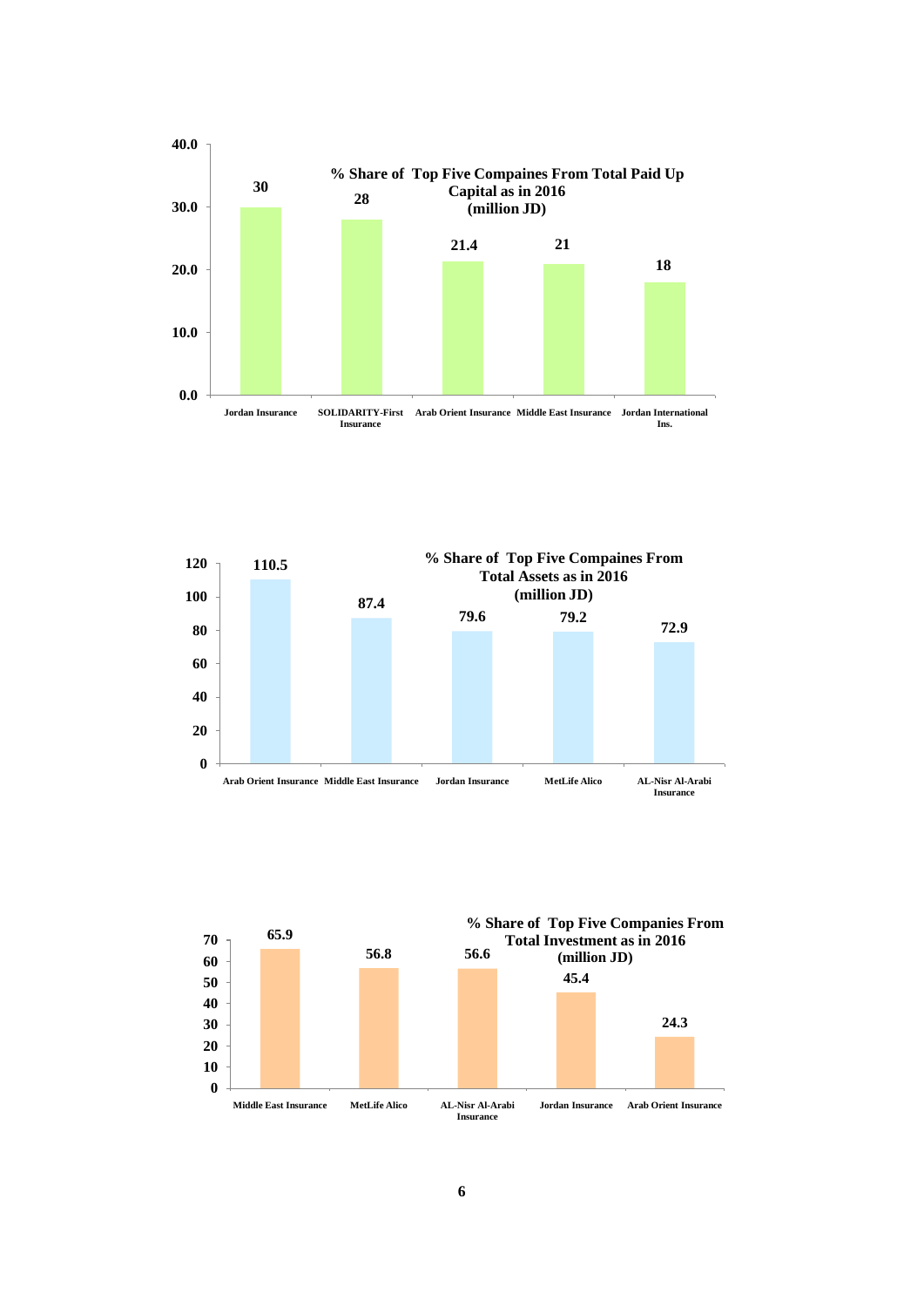#### **Table (1)**

#### **Insurance Business for the Year 2016**

|                                                                  | 2016         | 2015         | %Change  |
|------------------------------------------------------------------|--------------|--------------|----------|
|                                                                  |              | (JD)         |          |
| <b>Total Underwritten Premiums</b>                               | 582,937,127  | 551,699,789  | 5,7%     |
| <b>Non-Life Premiums (General Insurances)</b>                    | 512,353,786  | 490,661,534  | 4,4%     |
| <b>Life Premiums</b>                                             | 70,583,341   | 61,038,255   | 15,6%    |
| <b>Total Paid Claims</b>                                         | 446,964,295  | 371,770,416  | 20,2%    |
| <b>Non-Life Paid Claims (General Insurances)</b>                 | 410,241,246  | 344,558,383  | 19,1%    |
| <b>Life Paid Claims</b>                                          | 36,723,049   | 27, 212, 033 | 35%      |
| <b>Net Technical Profit (Loss) (Inside &amp; Outside Jordan)</b> | 28,155,410   | 32,833,083   | $-14,2%$ |
| Net Technical Profit (Loss) Inside Jordan                        | 30,568,909   | 34,011,510   | $-10,1%$ |
| Net Technical Profit (Loss) of Branches Outside Jordan           | $-2,413,499$ | $-1,178,426$ | 104,8%   |

| <b>Milloin JD</b>           |       |       |         |  |  |  |  |  |  |  |
|-----------------------------|-------|-------|---------|--|--|--|--|--|--|--|
| <b>Paid Up Capital</b>      | 267,4 | 269   | $-0,6%$ |  |  |  |  |  |  |  |
| <b>Investments</b>          | 543,5 | 535,7 | 1,4%    |  |  |  |  |  |  |  |
| <b>Total Assets</b>         | 916   | 870,4 | 5,3%    |  |  |  |  |  |  |  |
| <b>Retained Earnings</b>    | 32,2  | 16,3  | 97,1%   |  |  |  |  |  |  |  |
| <b>Shareholders' Equity</b> | 341,6 | 326,8 | 4,5%    |  |  |  |  |  |  |  |

| <b>Net Profit (Loss) Before Tax</b>    | 35,2  | 30,3  | 16%   |
|----------------------------------------|-------|-------|-------|
| Net Profit (Loss) (After Tax and Fees) | 27,2  | 22,2  | 22.5% |
| <b>Total Technical Provisions</b>      | 406,7 | 387,8 | 22.5% |

**\* Source: Financial Annual Reports for (24) Insurance Companies.**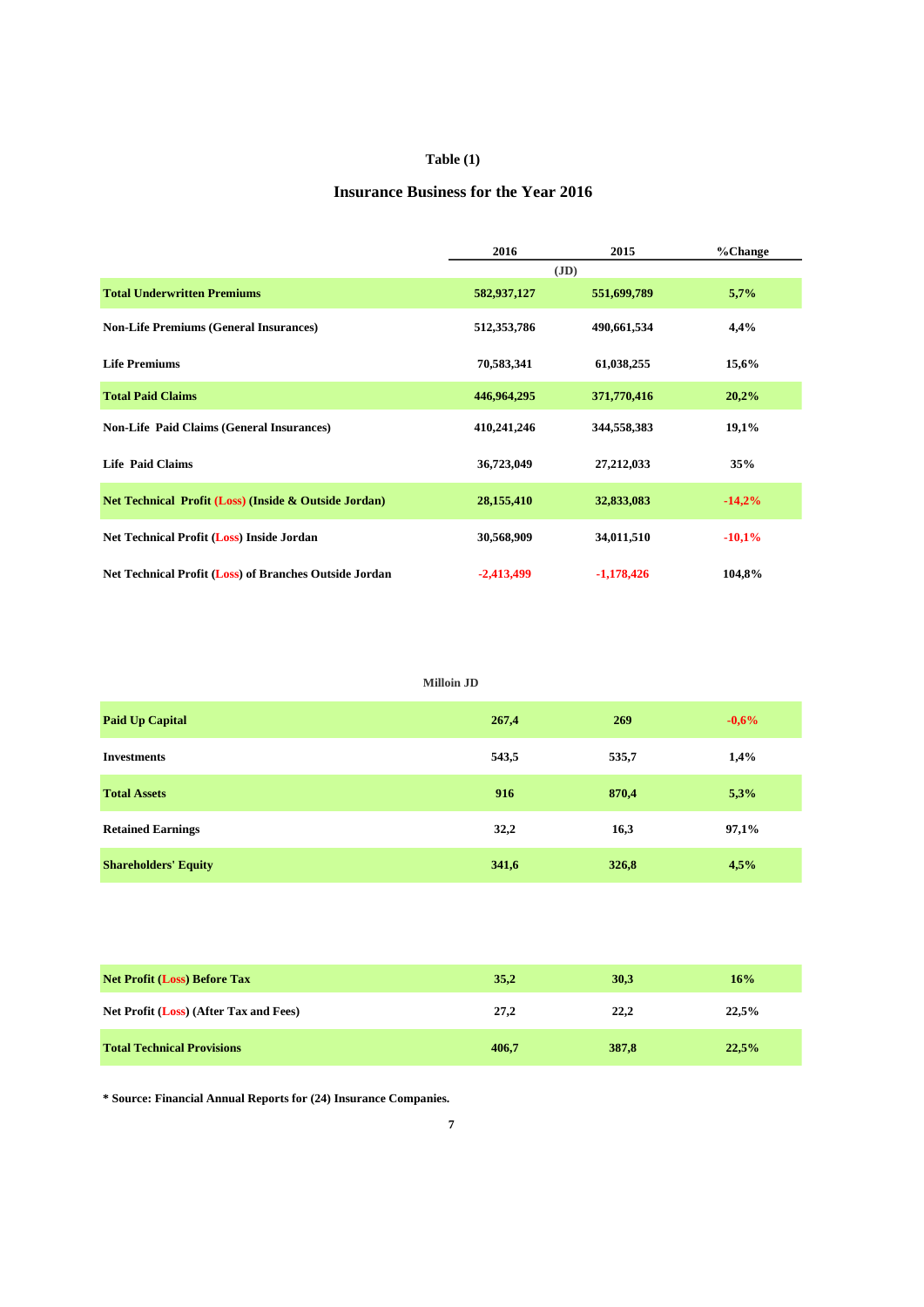#### **For (24) Insurance Companies (JD) Total Premiums & Paid Claims Insurance Operations For the Year 2016 \* Table (2)**

|                                                |                        | <b>Underwritten Premiums</b> |                                                    |                        |                                |                                    | <b>Paid Claims</b>                             |                         |                 |                                                     |                            |                                    |                                              |  |
|------------------------------------------------|------------------------|------------------------------|----------------------------------------------------|------------------------|--------------------------------|------------------------------------|------------------------------------------------|-------------------------|-----------------|-----------------------------------------------------|----------------------------|------------------------------------|----------------------------------------------|--|
| <b>Branch / Year</b>                           | 2016<br>(24 Companies) | Change%<br>2015              | <b>Branch Share</b><br>of Total<br>Premium<br>2016 | 2015<br>(24 Companies) | Change% 2014<br>(25 Companies) | <b>Branch Share of</b><br>Premiums | <b>Branch / Year</b>                           | 2016 (24)<br>Companies) | Change%<br>2015 | <b>Branch Share</b><br>of Total Paid<br>Claims 2016 | 2015<br>(24)<br>Companies) | Change%<br>2014 (25)<br>Companies) | <b>Branch Share of</b><br><b>Paid Claims</b> |  |
| Marine Insurance**                             | 22,119,318             | $-8%$                        | 3.8%                                               | 24,085,474             | $-16%$                         | 4.4%                               | Marine Insurance**                             | 4,028,223               | $-44.9%$        | $0.9\%$                                             | 7,309,789                  | 3.3%                               | $2.0\%$                                      |  |
| <b>Fire Insurance</b>                          | 74,745,017             | 7.5%                         | 12.8%                                              | 69,510,772             | $0.6\%$                        | 12.6%                              | <b>Fire Insurance</b>                          | 46,825,242              | 135.1%          | 10.5%                                               | 19,919,195                 | $-52.7%$                           | 5.4%                                         |  |
| <b>Motor Insurance</b>                         | 225,180,385            | 1.5%                         | 38.6%                                              | 221,882,433            | 4.4%                           | 40.2%                              | <b>Motor Insurance</b>                         | 207,324,187             | $10.0\%$        | 46.4%                                               | 188,462,268                | 7.3%                               | 50.7%                                        |  |
| <b>Compulsory (Third Party Liability Ins.)</b> | 153,257,822            | 1.7%                         | 26.3%                                              | 150,735,665            | 3.3%                           | 27.3%                              | <b>Compulsory (Third Party Liability Ins.)</b> | 139,730,862             | 9.5%            | 31%                                                 | 127,591,281                | 10.4%                              | 34.3%                                        |  |
| Comprehensive (Own Damage)Ins.                 | 71,922,563             | 1.1%                         | 12.3%                                              | 71,146,768             | $6.9\%$                        | 12.9%                              | Comprehensive (Own Damage)Ins.                 | 67,593,325              | 11.0%           | 15.1%                                               | 60,870,987                 | 1.2%                               | 16.4%                                        |  |
| <b>Credit Insurance</b>                        | 1,023,144              | 4.4%                         | $0.2\%$                                            | 979,969                | 40.2%                          | $0.2\%$                            | <b>Credit Insurance</b>                        | 1,624,312               | 79.1%           | $0.4\%$                                             | 906,772                    | 26.4%                              | $0.2\%$                                      |  |
| <b>General Accident Insurance***</b>           | 17,790,214             | $-4%$                        | 3.1%                                               | 18,474,171             | $-7%$                          | 3.3%                               | <b>General Accident Insurance***</b>           | 4,595,004               | 17.0%           | $1.0\%$                                             | 3,928,970                  | $-27.3%$                           | 1.1%                                         |  |
| <b>Medical Insurance</b>                       | 171,495,708            | 10%                          | 29.4%                                              | 155,728,715            | 9%                             | 28.2%                              | <b>Medical Insurance</b>                       | 145,844,278             | 17.6%           | 32.6%                                               | 124,031,389                | 9.4%                               | 33.4%                                        |  |
| <b>Total General Insurances</b>                | 512,353,786            | 4.4%                         | 87.9%                                              | 490,661,534            | 3.8%                           | 88.9%                              | <b>Total General Insurances</b>                | 410,241,246             | 19.1%           | 91.8%                                               | 344,558,383                | 0.05%                              | 92.7%                                        |  |
| <b>Life Assurance</b>                          | 70,583,341             | 15.6%                        | 12.1%                                              | 61,038,255             | 15.0%                          | 11.1%                              | Life Assurance****                             | 36,723,049              | 35.0%           | 8.2%                                                | 27,212,033                 | $-4.7%$                            | 7.3%                                         |  |
| <b>Total Premiums</b>                          | 582,937,127            | 5.7%                         | 100%                                               | 551,699,789            | $5.0\%$                        | 100%                               | <b>Total Paid Claims</b>                       | 446,964,295             | 20.2%           | 100%                                                | 371,770,416                | $-0.3%$                            | 100%                                         |  |

\* \*  **Source: Annual reports as in 31/12/ 2016 for insurance companies.**

\*\* \*\* **Marine insurance premiums in 2016 include Aviation insurance with an amount of JD(1.561.189)and 7 insurance Companies .Practice this insurance**

\*\*\* \*\*\*  **General Accident Insurance for 2016 include Liability insurance in an amount of JD (6.658.605) in addition to other insurances.**

**The insurance Companies didn't pay any Aviation claims in 2016.**

**General Accident Claims for 2016 include Liability insurance paid claims in an amount of JD (1.080.888) in addition to other insurances.**

 **Life Assurance claims in 2016 include the amounts paid for surrender and maturity policies in an amount of JD (8.326.428).**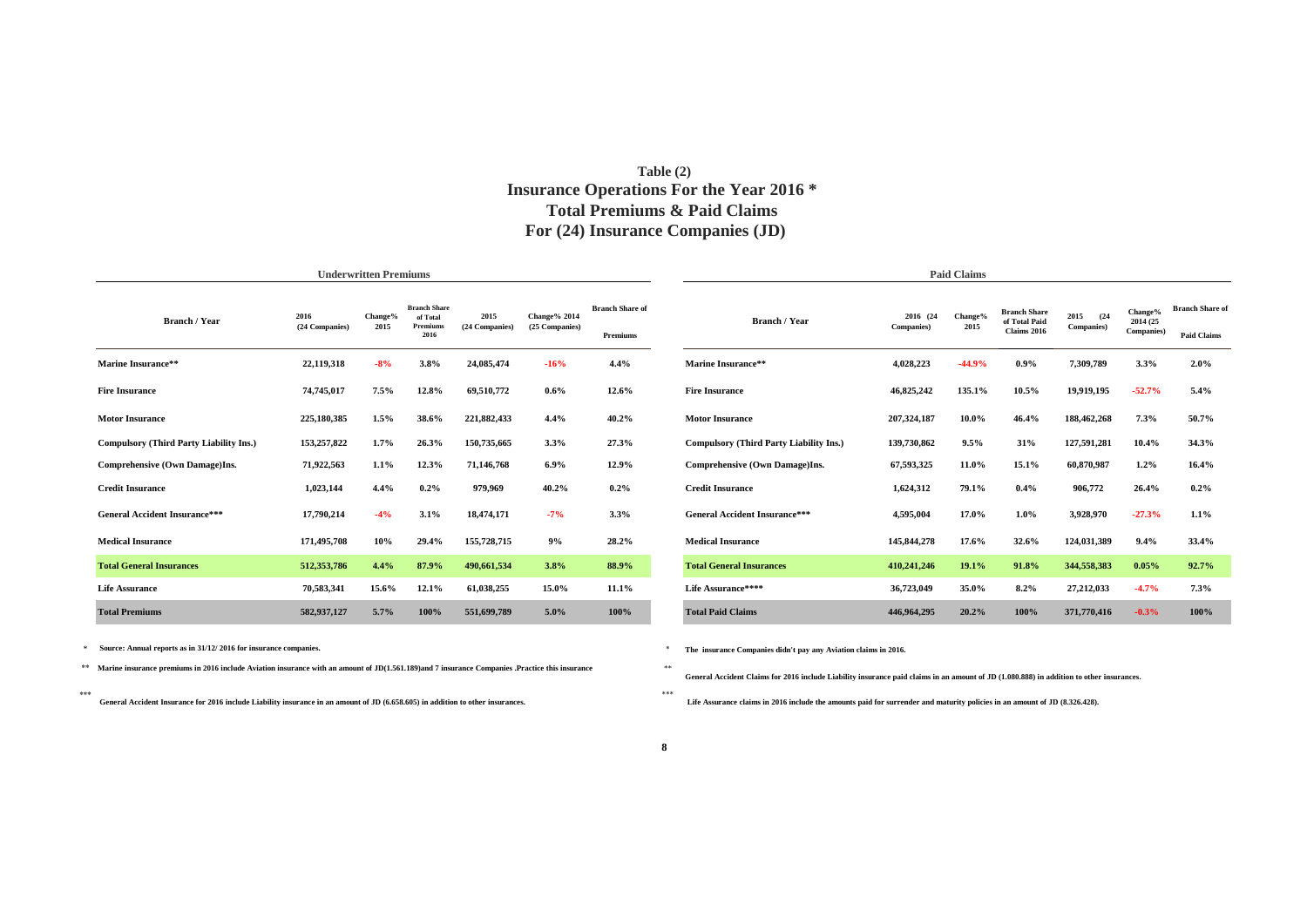#### **Table (3)**

#### **Insurance Branches**

## **Premiums, Abroad Reinsurer´s Premiums Share,Paid Claims,Abroad Reinsurer's Paid Claims Share, Net Technical Profits (Loss) and Loss Ratio (Jordan) For 2016-2015 (JD)**

| <b>Branch</b>                                  | <b>Underwritten Premiums</b> |             | <b>Abroad Reinsurers</b><br><b>Premiums Share</b> |              | <b>Paid Claims</b> |             | <b>Abroad Reinsurer's Claims</b><br><b>Share</b> |            | % Loss Ratio * |      | <b>Net Technical Profit (Loss)</b> |               |
|------------------------------------------------|------------------------------|-------------|---------------------------------------------------|--------------|--------------------|-------------|--------------------------------------------------|------------|----------------|------|------------------------------------|---------------|
|                                                | 2016                         | 2015        | 2016                                              | 2015         | 2016               | 2015        | 2016                                             | 2015       | 2016           | 2015 | 2016                               | 2015          |
| <b>Marine &amp; Aviation Insurance</b>         | 22,119,319                   | 24,085,474  | 17,293,977                                        | 18,959,059   | 4,028,223          | 7,309,789   | 2,892,172                                        | 5,819,014  | 16,1           | 26.8 | 4,553,448                          | 4,968,659     |
| <b>Motor Insurance</b>                         | 225,180,384                  | 221,882,433 | 5,934,505                                         | 5,891,829    | 207,324,187        | 188,462,268 | 2,178,749                                        | 2,569,615  | 80,4           | 82.3 | 11,454,063                         | 7,464,349     |
| <b>Compulsory (Third Party Liability Ins.)</b> | 153,257,822                  | 150,735,665 | 3,141,370                                         | 3,509,523    | 139,730,862        | 127,591,281 | 1,449,896                                        | 2,012,596  | 91.8           | 98.8 | -9,380,333                         | $-10,044,814$ |
| <b>Comprehensive (Own Damage)</b>              | 71,922,563                   | 71,146,768  | 71,146,768                                        | 2,390,525    | 67,593,325         | 60,870,987  | 673,656                                          | 557,019    | 56.7           | 62.9 | 20,834,396                         | 17,509,163    |
| <b>Fire Insurance</b>                          | 74,745,017                   | 69,510,772  | 52,262,448                                        | 49,614,119   | 46,825,242         | 19,919,195  | 41,262,536                                       | 15,306,546 | 28.3           | 41   | 4,131,889                          | 3,004,261     |
| <b>General Accident Insurance</b>              | 17,790,214                   | 18,474,171  | 11,063,856                                        | 12, 107, 288 | 4,595,004          | 3,928,970   | 3,323,498                                        | 2,665,162  | 27.9           | 14,2 | 3,468,030                          | 3,771,841     |
| <b>Credit Insurance</b>                        | 1,023,144                    | 979,969     | 737,741                                           | 728,364      | 1,624,312          | 906,772     | 896,354                                          | 192,400    | 167,3          | 35.5 | 233,115                            | 554,519       |
| <b>Medical Insurance</b>                       | 171,495,708                  | 155,728,715 | 86,762,472                                        | 66,018,227   | 145,844,278        | 124,031,389 | 69,860,544                                       | 54,262,673 | 90.8           | 80   | 798,052                            | 7,976,623     |
| <b>Total General Insurances</b>                | 512,353,786                  | 490,661,534 | 174,054,999                                       | 153,318,886  | 410,241,246        | 344,558,383 | 120,413,853                                      | 80,815,410 | 80,9           | 79,2 | 24,638,597                         | 27,740,252    |
| <b>Life Assurance</b>                          | 70,583,341                   | 61,038,255  | 22,528,695                                        | 18,903,003   | 36,723,049         | 27,212,033  | 18,468,373                                       | 12,779,871 | 53,6           | 48.6 | 5,930,312                          | 6,271,259     |
| <b>Total</b>                                   | 582,937,127                  | 551,699,789 | 196,583,694                                       | 172,221,889  | 446,964,295        | 371,770,416 | 138,882,226                                      | 93,595,281 | 78.2%          | 76,5 | 30,568,909                         | 34,011,511    |

**\* Loss Ratio of the market = (net claims cost / net premiums revenue %).**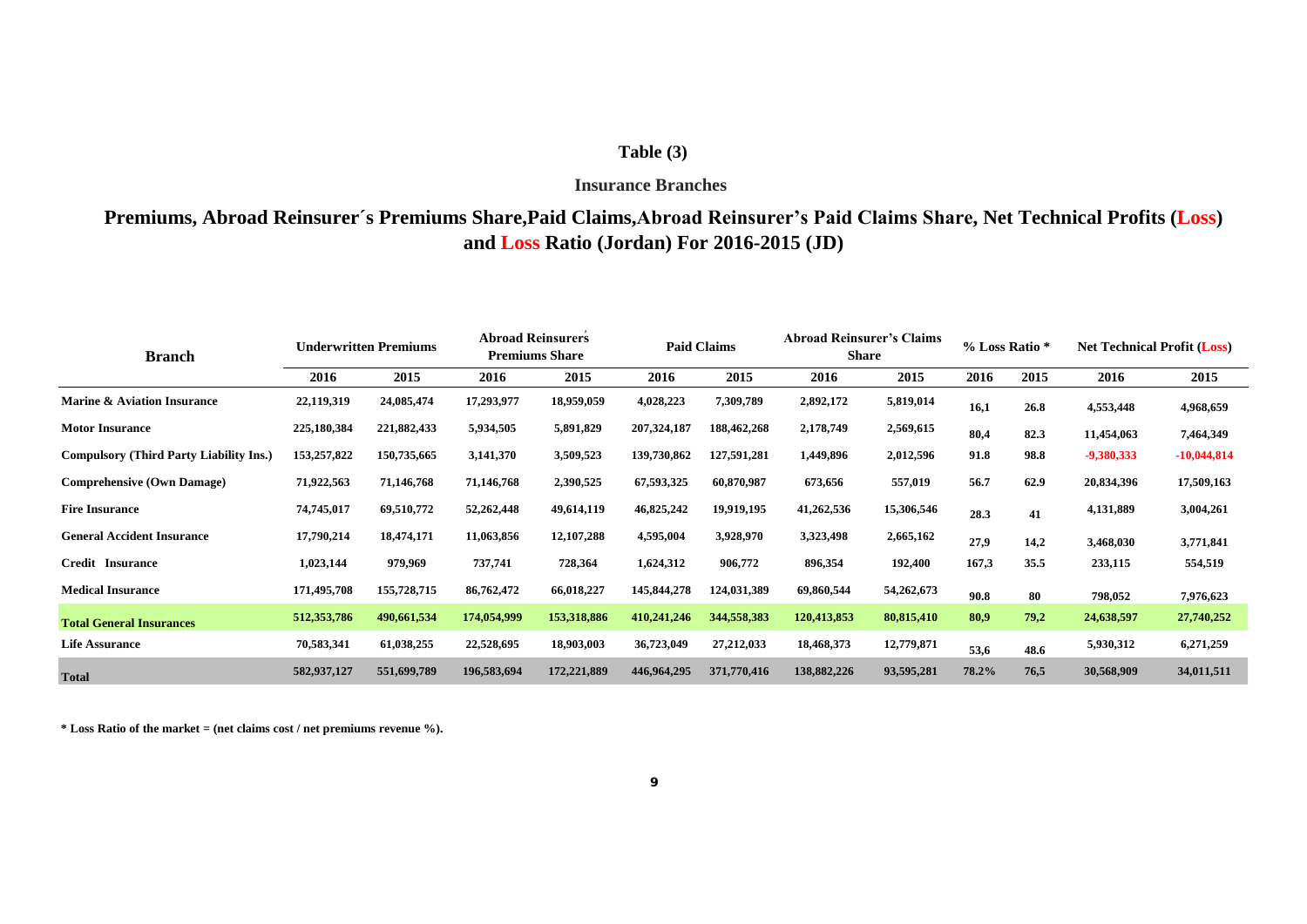## **Table (4)**

# **for The Year ending in 31/12/2016 (JD) Balance Sheet for the Jordanian Insurance Sector**

| Change %<br><b>Deposits at Bank</b><br>238,025,886<br>235,818,755<br>1<br>28,571,300<br>32,622,976<br>-12<br><b>Financial Assets at Fair Value Through Profit or Loss</b><br>87,780,944<br>-5<br>83,673,236<br>Financial Assets at Fair Value Through Other Comprehensive Income<br>98,101,214<br>83,036,104<br>18<br><b>Financial Assets at Amortized Cost</b><br>137,934<br>122,934<br>12<br><b>Investments in Subsidaries &amp; Associates</b><br>86,271,382<br>88,385,959<br>-2.4<br><b>Property Investments</b><br>9<br>8,660,819<br>7,959,941<br>Loans to life polices holders<br>11,186<br>11,186<br>$\bf{0}$<br><b>Other Investments</b><br>543,452,957<br>535,738,799<br>1.4<br><b>Total Investments</b><br>30,202,895<br>35,669,912<br>-15<br>Cash on Hand & at Banks<br>33,176,755<br>27,274,453<br>22<br>Receivable Notes & Post-Dated Cheques<br>134,765,379<br>158,471,209<br>18<br><b>Accounts Receivable - Net</b><br>33,757,693<br>28,523,346<br>18<br><b>Due from Reinsurers</b><br>17,130,104<br>17,006,987<br>-1<br><b>Deferred Tax Assets</b><br>3<br>64,966,169<br>63,348,852<br>Property & Equipment - Net<br>1,284,380<br>1,289,119<br>$\bf{0}$<br><b>Intangible Assets</b><br>15,267,078<br>13,900,849<br>10<br><b>Other Assets</b><br><b>Others</b><br>18,529,474<br>12,770,725<br>45<br><b>Total Assets</b><br>5.3<br>870,411,538<br>916,115,597<br><b>Net Unearned Premiums Provision</b><br>5<br>139,295,475<br>133,138,418<br><b>Net Outstanding Claims Provision</b><br>$\bf{0}$<br>160,629,713<br>160,729,978<br><b>Net Mathmatical Provision</b><br>13<br>105,681,221<br>93,598,982<br><b>Other Technical Provisions</b><br>$\bf{0}$<br>250,000<br>250,000<br><b>Deficit in Premiums Provision</b><br>1521<br>810,310<br>50,000<br><b>Total Technical Provisions</b><br>5<br>406,666,719<br>387, 767, 378<br><b>Bank Loans</b><br>3,553,222<br>4,192,937<br>-15<br><b>Accounts Payable</b><br>22<br>45,327,688<br>37,184,322<br><b>Accrued Expenses</b><br>1,056,083<br>1,426,167<br>-26<br><b>Due to other Reinsurers</b><br>74,027,758<br>64,253,221<br>15<br><b>Other Provisions</b><br>5,820,487<br>5,751,821<br>1<br><b>Income Tax Provision</b><br>$-8$<br>5,637,622<br>6,140,590<br>Loans<br>4,000,000<br>-100<br><b>Deferred Tax Liability</b><br>1,404,196<br>2,250,413<br>-38<br><b>Other Liabilities</b><br>10<br>28,940,267<br>26,377,902<br>$-100$<br><b>Others</b><br>325,322<br><b>Total Liabilities</b><br>6<br>572,434,042<br>539,670,073<br>Paid Up Capital<br>267.404.161<br>269,011,890<br>$-0.6$<br><b>Treasury Stocks</b><br>$-1,172,559$<br>$-267,583$<br>338<br><b>Net Premiums on Paid Up Capital</b><br>28<br>$-5,361,672$<br>$-4,174,378$<br><b>Statutory Reserve</b><br>6<br>45,528,144<br>43,122,789<br><b>Voluntary Reserve</b><br>6,361,344<br>5,295,276<br>20<br><b>Other Reserves</b><br>$\bf{0}$<br>2,225<br>2,225<br><b>Accumulated Change in Fair Value</b><br>38<br>$-11,037,807$<br>$-7,974,067$<br><b>Retained Earnings (Accumulated) Profit &amp; Losses</b><br>97.1<br>32, 157, 455<br>16,318,752<br>Period's Profit (Loss)<br>$-82,466$<br><b>Others</b><br>43<br>7,759,357<br>5,439,564<br><b>Total Shareholder's Equity</b><br>4.5<br>341,558,182<br>326,774,468<br><b>Minority Interest</b><br>8<br>2,123,373<br>1,974,629<br><b>Total Owner's Equity</b><br>4.5<br>343,681,555<br>328,749,097<br><b>Others</b><br>$-100$<br>1,992,368 | <b>Details</b>                                | 2016        | 2015        | Percentage |  |
|----------------------------------------------------------------------------------------------------------------------------------------------------------------------------------------------------------------------------------------------------------------------------------------------------------------------------------------------------------------------------------------------------------------------------------------------------------------------------------------------------------------------------------------------------------------------------------------------------------------------------------------------------------------------------------------------------------------------------------------------------------------------------------------------------------------------------------------------------------------------------------------------------------------------------------------------------------------------------------------------------------------------------------------------------------------------------------------------------------------------------------------------------------------------------------------------------------------------------------------------------------------------------------------------------------------------------------------------------------------------------------------------------------------------------------------------------------------------------------------------------------------------------------------------------------------------------------------------------------------------------------------------------------------------------------------------------------------------------------------------------------------------------------------------------------------------------------------------------------------------------------------------------------------------------------------------------------------------------------------------------------------------------------------------------------------------------------------------------------------------------------------------------------------------------------------------------------------------------------------------------------------------------------------------------------------------------------------------------------------------------------------------------------------------------------------------------------------------------------------------------------------------------------------------------------------------------------------------------------------------------------------------------------------------------------------------------------------------------------------------------------------------------------------------------------------------------------------------------------------------------------------------------------------------------------------------------------------------------------------------------------------------------------------------------------------------------------------------------------------------------------------------------------------------------------------------------------------------------------------------------------------------------------------------------------------------------------------------------------------------------------------------------------------------|-----------------------------------------------|-------------|-------------|------------|--|
|                                                                                                                                                                                                                                                                                                                                                                                                                                                                                                                                                                                                                                                                                                                                                                                                                                                                                                                                                                                                                                                                                                                                                                                                                                                                                                                                                                                                                                                                                                                                                                                                                                                                                                                                                                                                                                                                                                                                                                                                                                                                                                                                                                                                                                                                                                                                                                                                                                                                                                                                                                                                                                                                                                                                                                                                                                                                                                                                                                                                                                                                                                                                                                                                                                                                                                                                                                                                                      |                                               |             |             |            |  |
|                                                                                                                                                                                                                                                                                                                                                                                                                                                                                                                                                                                                                                                                                                                                                                                                                                                                                                                                                                                                                                                                                                                                                                                                                                                                                                                                                                                                                                                                                                                                                                                                                                                                                                                                                                                                                                                                                                                                                                                                                                                                                                                                                                                                                                                                                                                                                                                                                                                                                                                                                                                                                                                                                                                                                                                                                                                                                                                                                                                                                                                                                                                                                                                                                                                                                                                                                                                                                      |                                               |             |             |            |  |
|                                                                                                                                                                                                                                                                                                                                                                                                                                                                                                                                                                                                                                                                                                                                                                                                                                                                                                                                                                                                                                                                                                                                                                                                                                                                                                                                                                                                                                                                                                                                                                                                                                                                                                                                                                                                                                                                                                                                                                                                                                                                                                                                                                                                                                                                                                                                                                                                                                                                                                                                                                                                                                                                                                                                                                                                                                                                                                                                                                                                                                                                                                                                                                                                                                                                                                                                                                                                                      |                                               |             |             |            |  |
|                                                                                                                                                                                                                                                                                                                                                                                                                                                                                                                                                                                                                                                                                                                                                                                                                                                                                                                                                                                                                                                                                                                                                                                                                                                                                                                                                                                                                                                                                                                                                                                                                                                                                                                                                                                                                                                                                                                                                                                                                                                                                                                                                                                                                                                                                                                                                                                                                                                                                                                                                                                                                                                                                                                                                                                                                                                                                                                                                                                                                                                                                                                                                                                                                                                                                                                                                                                                                      |                                               |             |             |            |  |
|                                                                                                                                                                                                                                                                                                                                                                                                                                                                                                                                                                                                                                                                                                                                                                                                                                                                                                                                                                                                                                                                                                                                                                                                                                                                                                                                                                                                                                                                                                                                                                                                                                                                                                                                                                                                                                                                                                                                                                                                                                                                                                                                                                                                                                                                                                                                                                                                                                                                                                                                                                                                                                                                                                                                                                                                                                                                                                                                                                                                                                                                                                                                                                                                                                                                                                                                                                                                                      |                                               |             |             |            |  |
|                                                                                                                                                                                                                                                                                                                                                                                                                                                                                                                                                                                                                                                                                                                                                                                                                                                                                                                                                                                                                                                                                                                                                                                                                                                                                                                                                                                                                                                                                                                                                                                                                                                                                                                                                                                                                                                                                                                                                                                                                                                                                                                                                                                                                                                                                                                                                                                                                                                                                                                                                                                                                                                                                                                                                                                                                                                                                                                                                                                                                                                                                                                                                                                                                                                                                                                                                                                                                      |                                               |             |             |            |  |
|                                                                                                                                                                                                                                                                                                                                                                                                                                                                                                                                                                                                                                                                                                                                                                                                                                                                                                                                                                                                                                                                                                                                                                                                                                                                                                                                                                                                                                                                                                                                                                                                                                                                                                                                                                                                                                                                                                                                                                                                                                                                                                                                                                                                                                                                                                                                                                                                                                                                                                                                                                                                                                                                                                                                                                                                                                                                                                                                                                                                                                                                                                                                                                                                                                                                                                                                                                                                                      |                                               |             |             |            |  |
|                                                                                                                                                                                                                                                                                                                                                                                                                                                                                                                                                                                                                                                                                                                                                                                                                                                                                                                                                                                                                                                                                                                                                                                                                                                                                                                                                                                                                                                                                                                                                                                                                                                                                                                                                                                                                                                                                                                                                                                                                                                                                                                                                                                                                                                                                                                                                                                                                                                                                                                                                                                                                                                                                                                                                                                                                                                                                                                                                                                                                                                                                                                                                                                                                                                                                                                                                                                                                      |                                               |             |             |            |  |
|                                                                                                                                                                                                                                                                                                                                                                                                                                                                                                                                                                                                                                                                                                                                                                                                                                                                                                                                                                                                                                                                                                                                                                                                                                                                                                                                                                                                                                                                                                                                                                                                                                                                                                                                                                                                                                                                                                                                                                                                                                                                                                                                                                                                                                                                                                                                                                                                                                                                                                                                                                                                                                                                                                                                                                                                                                                                                                                                                                                                                                                                                                                                                                                                                                                                                                                                                                                                                      |                                               |             |             |            |  |
|                                                                                                                                                                                                                                                                                                                                                                                                                                                                                                                                                                                                                                                                                                                                                                                                                                                                                                                                                                                                                                                                                                                                                                                                                                                                                                                                                                                                                                                                                                                                                                                                                                                                                                                                                                                                                                                                                                                                                                                                                                                                                                                                                                                                                                                                                                                                                                                                                                                                                                                                                                                                                                                                                                                                                                                                                                                                                                                                                                                                                                                                                                                                                                                                                                                                                                                                                                                                                      |                                               |             |             |            |  |
|                                                                                                                                                                                                                                                                                                                                                                                                                                                                                                                                                                                                                                                                                                                                                                                                                                                                                                                                                                                                                                                                                                                                                                                                                                                                                                                                                                                                                                                                                                                                                                                                                                                                                                                                                                                                                                                                                                                                                                                                                                                                                                                                                                                                                                                                                                                                                                                                                                                                                                                                                                                                                                                                                                                                                                                                                                                                                                                                                                                                                                                                                                                                                                                                                                                                                                                                                                                                                      |                                               |             |             |            |  |
|                                                                                                                                                                                                                                                                                                                                                                                                                                                                                                                                                                                                                                                                                                                                                                                                                                                                                                                                                                                                                                                                                                                                                                                                                                                                                                                                                                                                                                                                                                                                                                                                                                                                                                                                                                                                                                                                                                                                                                                                                                                                                                                                                                                                                                                                                                                                                                                                                                                                                                                                                                                                                                                                                                                                                                                                                                                                                                                                                                                                                                                                                                                                                                                                                                                                                                                                                                                                                      |                                               |             |             |            |  |
|                                                                                                                                                                                                                                                                                                                                                                                                                                                                                                                                                                                                                                                                                                                                                                                                                                                                                                                                                                                                                                                                                                                                                                                                                                                                                                                                                                                                                                                                                                                                                                                                                                                                                                                                                                                                                                                                                                                                                                                                                                                                                                                                                                                                                                                                                                                                                                                                                                                                                                                                                                                                                                                                                                                                                                                                                                                                                                                                                                                                                                                                                                                                                                                                                                                                                                                                                                                                                      |                                               |             |             |            |  |
|                                                                                                                                                                                                                                                                                                                                                                                                                                                                                                                                                                                                                                                                                                                                                                                                                                                                                                                                                                                                                                                                                                                                                                                                                                                                                                                                                                                                                                                                                                                                                                                                                                                                                                                                                                                                                                                                                                                                                                                                                                                                                                                                                                                                                                                                                                                                                                                                                                                                                                                                                                                                                                                                                                                                                                                                                                                                                                                                                                                                                                                                                                                                                                                                                                                                                                                                                                                                                      |                                               |             |             |            |  |
|                                                                                                                                                                                                                                                                                                                                                                                                                                                                                                                                                                                                                                                                                                                                                                                                                                                                                                                                                                                                                                                                                                                                                                                                                                                                                                                                                                                                                                                                                                                                                                                                                                                                                                                                                                                                                                                                                                                                                                                                                                                                                                                                                                                                                                                                                                                                                                                                                                                                                                                                                                                                                                                                                                                                                                                                                                                                                                                                                                                                                                                                                                                                                                                                                                                                                                                                                                                                                      |                                               |             |             |            |  |
|                                                                                                                                                                                                                                                                                                                                                                                                                                                                                                                                                                                                                                                                                                                                                                                                                                                                                                                                                                                                                                                                                                                                                                                                                                                                                                                                                                                                                                                                                                                                                                                                                                                                                                                                                                                                                                                                                                                                                                                                                                                                                                                                                                                                                                                                                                                                                                                                                                                                                                                                                                                                                                                                                                                                                                                                                                                                                                                                                                                                                                                                                                                                                                                                                                                                                                                                                                                                                      |                                               |             |             |            |  |
|                                                                                                                                                                                                                                                                                                                                                                                                                                                                                                                                                                                                                                                                                                                                                                                                                                                                                                                                                                                                                                                                                                                                                                                                                                                                                                                                                                                                                                                                                                                                                                                                                                                                                                                                                                                                                                                                                                                                                                                                                                                                                                                                                                                                                                                                                                                                                                                                                                                                                                                                                                                                                                                                                                                                                                                                                                                                                                                                                                                                                                                                                                                                                                                                                                                                                                                                                                                                                      |                                               |             |             |            |  |
|                                                                                                                                                                                                                                                                                                                                                                                                                                                                                                                                                                                                                                                                                                                                                                                                                                                                                                                                                                                                                                                                                                                                                                                                                                                                                                                                                                                                                                                                                                                                                                                                                                                                                                                                                                                                                                                                                                                                                                                                                                                                                                                                                                                                                                                                                                                                                                                                                                                                                                                                                                                                                                                                                                                                                                                                                                                                                                                                                                                                                                                                                                                                                                                                                                                                                                                                                                                                                      |                                               |             |             |            |  |
|                                                                                                                                                                                                                                                                                                                                                                                                                                                                                                                                                                                                                                                                                                                                                                                                                                                                                                                                                                                                                                                                                                                                                                                                                                                                                                                                                                                                                                                                                                                                                                                                                                                                                                                                                                                                                                                                                                                                                                                                                                                                                                                                                                                                                                                                                                                                                                                                                                                                                                                                                                                                                                                                                                                                                                                                                                                                                                                                                                                                                                                                                                                                                                                                                                                                                                                                                                                                                      |                                               |             |             |            |  |
|                                                                                                                                                                                                                                                                                                                                                                                                                                                                                                                                                                                                                                                                                                                                                                                                                                                                                                                                                                                                                                                                                                                                                                                                                                                                                                                                                                                                                                                                                                                                                                                                                                                                                                                                                                                                                                                                                                                                                                                                                                                                                                                                                                                                                                                                                                                                                                                                                                                                                                                                                                                                                                                                                                                                                                                                                                                                                                                                                                                                                                                                                                                                                                                                                                                                                                                                                                                                                      |                                               |             |             |            |  |
|                                                                                                                                                                                                                                                                                                                                                                                                                                                                                                                                                                                                                                                                                                                                                                                                                                                                                                                                                                                                                                                                                                                                                                                                                                                                                                                                                                                                                                                                                                                                                                                                                                                                                                                                                                                                                                                                                                                                                                                                                                                                                                                                                                                                                                                                                                                                                                                                                                                                                                                                                                                                                                                                                                                                                                                                                                                                                                                                                                                                                                                                                                                                                                                                                                                                                                                                                                                                                      |                                               |             |             |            |  |
|                                                                                                                                                                                                                                                                                                                                                                                                                                                                                                                                                                                                                                                                                                                                                                                                                                                                                                                                                                                                                                                                                                                                                                                                                                                                                                                                                                                                                                                                                                                                                                                                                                                                                                                                                                                                                                                                                                                                                                                                                                                                                                                                                                                                                                                                                                                                                                                                                                                                                                                                                                                                                                                                                                                                                                                                                                                                                                                                                                                                                                                                                                                                                                                                                                                                                                                                                                                                                      |                                               |             |             |            |  |
|                                                                                                                                                                                                                                                                                                                                                                                                                                                                                                                                                                                                                                                                                                                                                                                                                                                                                                                                                                                                                                                                                                                                                                                                                                                                                                                                                                                                                                                                                                                                                                                                                                                                                                                                                                                                                                                                                                                                                                                                                                                                                                                                                                                                                                                                                                                                                                                                                                                                                                                                                                                                                                                                                                                                                                                                                                                                                                                                                                                                                                                                                                                                                                                                                                                                                                                                                                                                                      |                                               |             |             |            |  |
|                                                                                                                                                                                                                                                                                                                                                                                                                                                                                                                                                                                                                                                                                                                                                                                                                                                                                                                                                                                                                                                                                                                                                                                                                                                                                                                                                                                                                                                                                                                                                                                                                                                                                                                                                                                                                                                                                                                                                                                                                                                                                                                                                                                                                                                                                                                                                                                                                                                                                                                                                                                                                                                                                                                                                                                                                                                                                                                                                                                                                                                                                                                                                                                                                                                                                                                                                                                                                      |                                               |             |             |            |  |
|                                                                                                                                                                                                                                                                                                                                                                                                                                                                                                                                                                                                                                                                                                                                                                                                                                                                                                                                                                                                                                                                                                                                                                                                                                                                                                                                                                                                                                                                                                                                                                                                                                                                                                                                                                                                                                                                                                                                                                                                                                                                                                                                                                                                                                                                                                                                                                                                                                                                                                                                                                                                                                                                                                                                                                                                                                                                                                                                                                                                                                                                                                                                                                                                                                                                                                                                                                                                                      |                                               |             |             |            |  |
|                                                                                                                                                                                                                                                                                                                                                                                                                                                                                                                                                                                                                                                                                                                                                                                                                                                                                                                                                                                                                                                                                                                                                                                                                                                                                                                                                                                                                                                                                                                                                                                                                                                                                                                                                                                                                                                                                                                                                                                                                                                                                                                                                                                                                                                                                                                                                                                                                                                                                                                                                                                                                                                                                                                                                                                                                                                                                                                                                                                                                                                                                                                                                                                                                                                                                                                                                                                                                      |                                               |             |             |            |  |
|                                                                                                                                                                                                                                                                                                                                                                                                                                                                                                                                                                                                                                                                                                                                                                                                                                                                                                                                                                                                                                                                                                                                                                                                                                                                                                                                                                                                                                                                                                                                                                                                                                                                                                                                                                                                                                                                                                                                                                                                                                                                                                                                                                                                                                                                                                                                                                                                                                                                                                                                                                                                                                                                                                                                                                                                                                                                                                                                                                                                                                                                                                                                                                                                                                                                                                                                                                                                                      |                                               |             |             |            |  |
|                                                                                                                                                                                                                                                                                                                                                                                                                                                                                                                                                                                                                                                                                                                                                                                                                                                                                                                                                                                                                                                                                                                                                                                                                                                                                                                                                                                                                                                                                                                                                                                                                                                                                                                                                                                                                                                                                                                                                                                                                                                                                                                                                                                                                                                                                                                                                                                                                                                                                                                                                                                                                                                                                                                                                                                                                                                                                                                                                                                                                                                                                                                                                                                                                                                                                                                                                                                                                      |                                               |             |             |            |  |
|                                                                                                                                                                                                                                                                                                                                                                                                                                                                                                                                                                                                                                                                                                                                                                                                                                                                                                                                                                                                                                                                                                                                                                                                                                                                                                                                                                                                                                                                                                                                                                                                                                                                                                                                                                                                                                                                                                                                                                                                                                                                                                                                                                                                                                                                                                                                                                                                                                                                                                                                                                                                                                                                                                                                                                                                                                                                                                                                                                                                                                                                                                                                                                                                                                                                                                                                                                                                                      |                                               |             |             |            |  |
|                                                                                                                                                                                                                                                                                                                                                                                                                                                                                                                                                                                                                                                                                                                                                                                                                                                                                                                                                                                                                                                                                                                                                                                                                                                                                                                                                                                                                                                                                                                                                                                                                                                                                                                                                                                                                                                                                                                                                                                                                                                                                                                                                                                                                                                                                                                                                                                                                                                                                                                                                                                                                                                                                                                                                                                                                                                                                                                                                                                                                                                                                                                                                                                                                                                                                                                                                                                                                      |                                               |             |             |            |  |
|                                                                                                                                                                                                                                                                                                                                                                                                                                                                                                                                                                                                                                                                                                                                                                                                                                                                                                                                                                                                                                                                                                                                                                                                                                                                                                                                                                                                                                                                                                                                                                                                                                                                                                                                                                                                                                                                                                                                                                                                                                                                                                                                                                                                                                                                                                                                                                                                                                                                                                                                                                                                                                                                                                                                                                                                                                                                                                                                                                                                                                                                                                                                                                                                                                                                                                                                                                                                                      |                                               |             |             |            |  |
|                                                                                                                                                                                                                                                                                                                                                                                                                                                                                                                                                                                                                                                                                                                                                                                                                                                                                                                                                                                                                                                                                                                                                                                                                                                                                                                                                                                                                                                                                                                                                                                                                                                                                                                                                                                                                                                                                                                                                                                                                                                                                                                                                                                                                                                                                                                                                                                                                                                                                                                                                                                                                                                                                                                                                                                                                                                                                                                                                                                                                                                                                                                                                                                                                                                                                                                                                                                                                      |                                               |             |             |            |  |
|                                                                                                                                                                                                                                                                                                                                                                                                                                                                                                                                                                                                                                                                                                                                                                                                                                                                                                                                                                                                                                                                                                                                                                                                                                                                                                                                                                                                                                                                                                                                                                                                                                                                                                                                                                                                                                                                                                                                                                                                                                                                                                                                                                                                                                                                                                                                                                                                                                                                                                                                                                                                                                                                                                                                                                                                                                                                                                                                                                                                                                                                                                                                                                                                                                                                                                                                                                                                                      |                                               |             |             |            |  |
|                                                                                                                                                                                                                                                                                                                                                                                                                                                                                                                                                                                                                                                                                                                                                                                                                                                                                                                                                                                                                                                                                                                                                                                                                                                                                                                                                                                                                                                                                                                                                                                                                                                                                                                                                                                                                                                                                                                                                                                                                                                                                                                                                                                                                                                                                                                                                                                                                                                                                                                                                                                                                                                                                                                                                                                                                                                                                                                                                                                                                                                                                                                                                                                                                                                                                                                                                                                                                      |                                               |             |             |            |  |
|                                                                                                                                                                                                                                                                                                                                                                                                                                                                                                                                                                                                                                                                                                                                                                                                                                                                                                                                                                                                                                                                                                                                                                                                                                                                                                                                                                                                                                                                                                                                                                                                                                                                                                                                                                                                                                                                                                                                                                                                                                                                                                                                                                                                                                                                                                                                                                                                                                                                                                                                                                                                                                                                                                                                                                                                                                                                                                                                                                                                                                                                                                                                                                                                                                                                                                                                                                                                                      |                                               |             |             |            |  |
|                                                                                                                                                                                                                                                                                                                                                                                                                                                                                                                                                                                                                                                                                                                                                                                                                                                                                                                                                                                                                                                                                                                                                                                                                                                                                                                                                                                                                                                                                                                                                                                                                                                                                                                                                                                                                                                                                                                                                                                                                                                                                                                                                                                                                                                                                                                                                                                                                                                                                                                                                                                                                                                                                                                                                                                                                                                                                                                                                                                                                                                                                                                                                                                                                                                                                                                                                                                                                      |                                               |             |             |            |  |
|                                                                                                                                                                                                                                                                                                                                                                                                                                                                                                                                                                                                                                                                                                                                                                                                                                                                                                                                                                                                                                                                                                                                                                                                                                                                                                                                                                                                                                                                                                                                                                                                                                                                                                                                                                                                                                                                                                                                                                                                                                                                                                                                                                                                                                                                                                                                                                                                                                                                                                                                                                                                                                                                                                                                                                                                                                                                                                                                                                                                                                                                                                                                                                                                                                                                                                                                                                                                                      |                                               |             |             |            |  |
|                                                                                                                                                                                                                                                                                                                                                                                                                                                                                                                                                                                                                                                                                                                                                                                                                                                                                                                                                                                                                                                                                                                                                                                                                                                                                                                                                                                                                                                                                                                                                                                                                                                                                                                                                                                                                                                                                                                                                                                                                                                                                                                                                                                                                                                                                                                                                                                                                                                                                                                                                                                                                                                                                                                                                                                                                                                                                                                                                                                                                                                                                                                                                                                                                                                                                                                                                                                                                      |                                               |             |             |            |  |
|                                                                                                                                                                                                                                                                                                                                                                                                                                                                                                                                                                                                                                                                                                                                                                                                                                                                                                                                                                                                                                                                                                                                                                                                                                                                                                                                                                                                                                                                                                                                                                                                                                                                                                                                                                                                                                                                                                                                                                                                                                                                                                                                                                                                                                                                                                                                                                                                                                                                                                                                                                                                                                                                                                                                                                                                                                                                                                                                                                                                                                                                                                                                                                                                                                                                                                                                                                                                                      |                                               |             |             |            |  |
|                                                                                                                                                                                                                                                                                                                                                                                                                                                                                                                                                                                                                                                                                                                                                                                                                                                                                                                                                                                                                                                                                                                                                                                                                                                                                                                                                                                                                                                                                                                                                                                                                                                                                                                                                                                                                                                                                                                                                                                                                                                                                                                                                                                                                                                                                                                                                                                                                                                                                                                                                                                                                                                                                                                                                                                                                                                                                                                                                                                                                                                                                                                                                                                                                                                                                                                                                                                                                      |                                               |             |             |            |  |
|                                                                                                                                                                                                                                                                                                                                                                                                                                                                                                                                                                                                                                                                                                                                                                                                                                                                                                                                                                                                                                                                                                                                                                                                                                                                                                                                                                                                                                                                                                                                                                                                                                                                                                                                                                                                                                                                                                                                                                                                                                                                                                                                                                                                                                                                                                                                                                                                                                                                                                                                                                                                                                                                                                                                                                                                                                                                                                                                                                                                                                                                                                                                                                                                                                                                                                                                                                                                                      |                                               |             |             |            |  |
|                                                                                                                                                                                                                                                                                                                                                                                                                                                                                                                                                                                                                                                                                                                                                                                                                                                                                                                                                                                                                                                                                                                                                                                                                                                                                                                                                                                                                                                                                                                                                                                                                                                                                                                                                                                                                                                                                                                                                                                                                                                                                                                                                                                                                                                                                                                                                                                                                                                                                                                                                                                                                                                                                                                                                                                                                                                                                                                                                                                                                                                                                                                                                                                                                                                                                                                                                                                                                      |                                               |             |             |            |  |
|                                                                                                                                                                                                                                                                                                                                                                                                                                                                                                                                                                                                                                                                                                                                                                                                                                                                                                                                                                                                                                                                                                                                                                                                                                                                                                                                                                                                                                                                                                                                                                                                                                                                                                                                                                                                                                                                                                                                                                                                                                                                                                                                                                                                                                                                                                                                                                                                                                                                                                                                                                                                                                                                                                                                                                                                                                                                                                                                                                                                                                                                                                                                                                                                                                                                                                                                                                                                                      |                                               |             |             |            |  |
|                                                                                                                                                                                                                                                                                                                                                                                                                                                                                                                                                                                                                                                                                                                                                                                                                                                                                                                                                                                                                                                                                                                                                                                                                                                                                                                                                                                                                                                                                                                                                                                                                                                                                                                                                                                                                                                                                                                                                                                                                                                                                                                                                                                                                                                                                                                                                                                                                                                                                                                                                                                                                                                                                                                                                                                                                                                                                                                                                                                                                                                                                                                                                                                                                                                                                                                                                                                                                      |                                               |             |             |            |  |
|                                                                                                                                                                                                                                                                                                                                                                                                                                                                                                                                                                                                                                                                                                                                                                                                                                                                                                                                                                                                                                                                                                                                                                                                                                                                                                                                                                                                                                                                                                                                                                                                                                                                                                                                                                                                                                                                                                                                                                                                                                                                                                                                                                                                                                                                                                                                                                                                                                                                                                                                                                                                                                                                                                                                                                                                                                                                                                                                                                                                                                                                                                                                                                                                                                                                                                                                                                                                                      |                                               |             |             |            |  |
|                                                                                                                                                                                                                                                                                                                                                                                                                                                                                                                                                                                                                                                                                                                                                                                                                                                                                                                                                                                                                                                                                                                                                                                                                                                                                                                                                                                                                                                                                                                                                                                                                                                                                                                                                                                                                                                                                                                                                                                                                                                                                                                                                                                                                                                                                                                                                                                                                                                                                                                                                                                                                                                                                                                                                                                                                                                                                                                                                                                                                                                                                                                                                                                                                                                                                                                                                                                                                      |                                               |             |             |            |  |
|                                                                                                                                                                                                                                                                                                                                                                                                                                                                                                                                                                                                                                                                                                                                                                                                                                                                                                                                                                                                                                                                                                                                                                                                                                                                                                                                                                                                                                                                                                                                                                                                                                                                                                                                                                                                                                                                                                                                                                                                                                                                                                                                                                                                                                                                                                                                                                                                                                                                                                                                                                                                                                                                                                                                                                                                                                                                                                                                                                                                                                                                                                                                                                                                                                                                                                                                                                                                                      |                                               |             |             |            |  |
|                                                                                                                                                                                                                                                                                                                                                                                                                                                                                                                                                                                                                                                                                                                                                                                                                                                                                                                                                                                                                                                                                                                                                                                                                                                                                                                                                                                                                                                                                                                                                                                                                                                                                                                                                                                                                                                                                                                                                                                                                                                                                                                                                                                                                                                                                                                                                                                                                                                                                                                                                                                                                                                                                                                                                                                                                                                                                                                                                                                                                                                                                                                                                                                                                                                                                                                                                                                                                      |                                               |             |             |            |  |
|                                                                                                                                                                                                                                                                                                                                                                                                                                                                                                                                                                                                                                                                                                                                                                                                                                                                                                                                                                                                                                                                                                                                                                                                                                                                                                                                                                                                                                                                                                                                                                                                                                                                                                                                                                                                                                                                                                                                                                                                                                                                                                                                                                                                                                                                                                                                                                                                                                                                                                                                                                                                                                                                                                                                                                                                                                                                                                                                                                                                                                                                                                                                                                                                                                                                                                                                                                                                                      |                                               |             |             |            |  |
|                                                                                                                                                                                                                                                                                                                                                                                                                                                                                                                                                                                                                                                                                                                                                                                                                                                                                                                                                                                                                                                                                                                                                                                                                                                                                                                                                                                                                                                                                                                                                                                                                                                                                                                                                                                                                                                                                                                                                                                                                                                                                                                                                                                                                                                                                                                                                                                                                                                                                                                                                                                                                                                                                                                                                                                                                                                                                                                                                                                                                                                                                                                                                                                                                                                                                                                                                                                                                      |                                               |             |             |            |  |
|                                                                                                                                                                                                                                                                                                                                                                                                                                                                                                                                                                                                                                                                                                                                                                                                                                                                                                                                                                                                                                                                                                                                                                                                                                                                                                                                                                                                                                                                                                                                                                                                                                                                                                                                                                                                                                                                                                                                                                                                                                                                                                                                                                                                                                                                                                                                                                                                                                                                                                                                                                                                                                                                                                                                                                                                                                                                                                                                                                                                                                                                                                                                                                                                                                                                                                                                                                                                                      |                                               |             |             |            |  |
|                                                                                                                                                                                                                                                                                                                                                                                                                                                                                                                                                                                                                                                                                                                                                                                                                                                                                                                                                                                                                                                                                                                                                                                                                                                                                                                                                                                                                                                                                                                                                                                                                                                                                                                                                                                                                                                                                                                                                                                                                                                                                                                                                                                                                                                                                                                                                                                                                                                                                                                                                                                                                                                                                                                                                                                                                                                                                                                                                                                                                                                                                                                                                                                                                                                                                                                                                                                                                      | <b>Total Liabilities &amp; Owner's Equity</b> | 916,115,597 | 870,411,538 | $\sqrt{5}$ |  |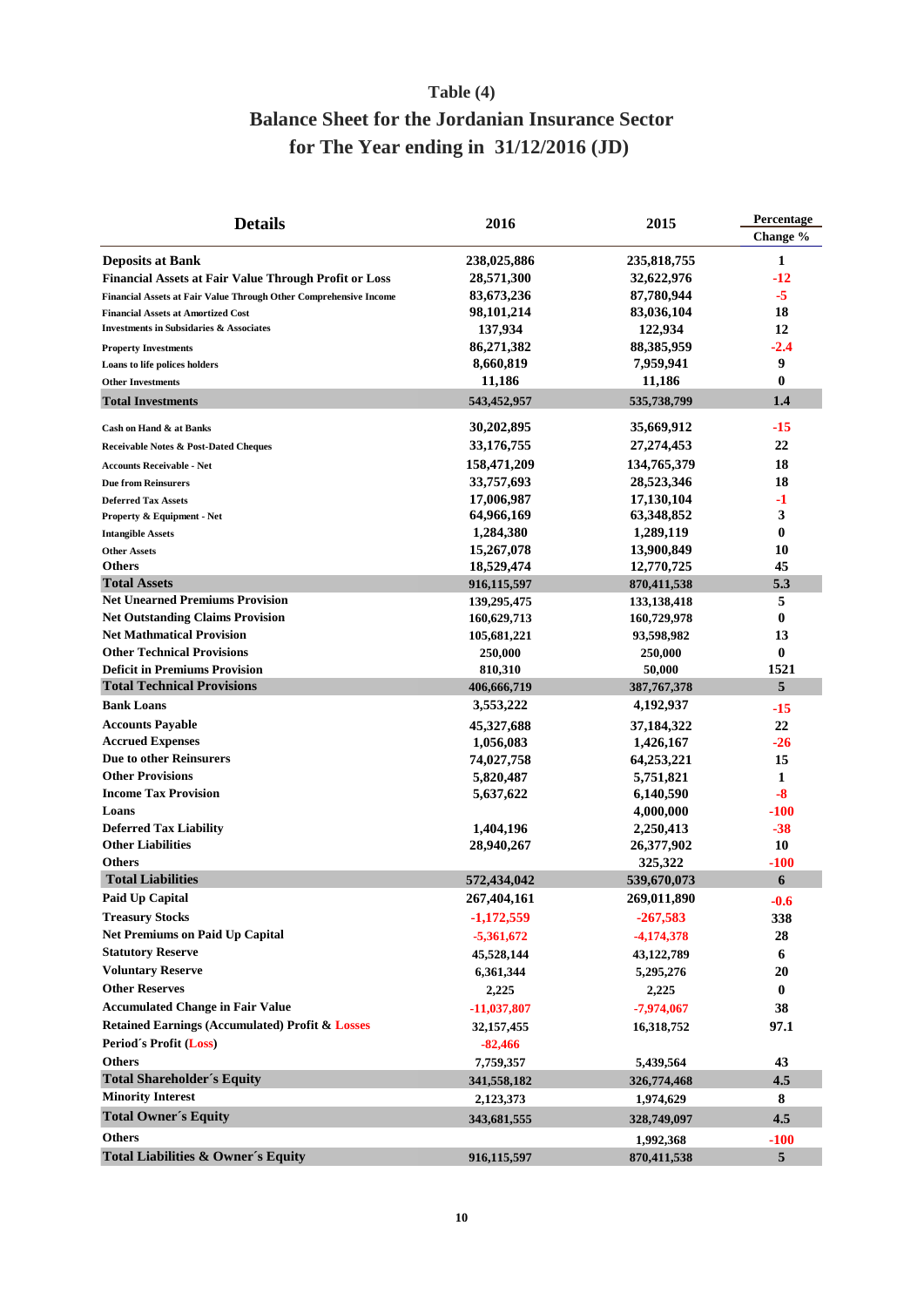# **for the Year ending in 31/12/2016 (JD) Table (5) Income Statement for Insurance Companies**

| <b>Details</b>                                                                                          | 2016                    | 2015                  | Percentage<br>Change %  |
|---------------------------------------------------------------------------------------------------------|-------------------------|-----------------------|-------------------------|
| <b>Total Written Premiums*</b>                                                                          | 596,863,819             | 562,055,365           | 6                       |
| <b>Reinsurer's Share</b>                                                                                | 231,122,543             | 203,761,281           | 13                      |
| <b>Net Written Premiums</b>                                                                             | 365,741,276             | 358,294,084           | $\mathbf{2}$            |
| <b>Net change in Unearned Premiums Provision</b>                                                        | 6,403,283               | 9,385,519             | $-32$                   |
| <b>Net Change in Mathmatical Provision</b>                                                              | 12,082,239              | 10,142,717            | 19                      |
| <b>Net Change in Premiums Shortage Provision</b>                                                        | 760,310                 | 780                   | 97,376                  |
| <b>Net Earned Premiums Income</b>                                                                       | 346,495,444             | 338,765,068           | 2                       |
| <b>Commissions Received</b>                                                                             | 25,969,645              | 24,911,815            |                         |
| <b>Issuing Fees</b>                                                                                     | 19,222,038              | 19,748,643            | 4                       |
| <b>Interests Revenues</b>                                                                               | 11,388,325              | 12,491,273            | $-3$                    |
|                                                                                                         |                         |                       | -9                      |
| Gain (Losses) from Financial Assets & Investments                                                       | 11,177,759              | 5,465,904             | 104                     |
| Other Revenues related to underwriting accounts                                                         | 2,645,930               | 2,525,698             | 5                       |
| Net-change in fair value for financial assests at fair value through income statements<br>profit & Loss |                         |                       |                         |
| Profit of financial assests at fair value through comprehesive income                                   | 15,934                  | 105,558               | -85                     |
| Revenue of property investment                                                                          |                         |                       |                         |
| Investments revenue related to underwriting accounts                                                    | 1,754,238               | 1,509,606             | 16                      |
| <b>Revenue of Selling Real estate Investment</b>                                                        | 502,068                 |                       |                         |
| <b>Other Revenues</b>                                                                                   | 4,526,574               | 4,022,367             | 13                      |
| <b>Total Revenues</b>                                                                                   | 423,697,955             | 409,545,932           | 3                       |
| <b>Paid Claims</b>                                                                                      | 446,344,957             | 371,458,314           | 20                      |
| Maturity & Surrender of Policies                                                                        | 8,326,428               | 6,647,210             | 25                      |
| <b>Subrogation (Recoveries)</b>                                                                         | 38,939,682              | 34,836,292            | 12                      |
| Reinsurer's Share                                                                                       | 148,807,734             | 102,221,129           | 46                      |
| <b>Net Paid Claims</b>                                                                                  | 266,923,969             | 241,048,103           | 11                      |
| Net Change in Outstanding Claims Provision                                                              | 58,002                  | 12,776,184            | -100                    |
| <b>Allocated Administrative Expenses</b>                                                                | 18,175,514              | 17,801,064            | 2                       |
| <b>Excess of Loss Premiums</b>                                                                          | 6,436,453               | 7,138,276             | -10                     |
| <b>Acquisition Policies Fees</b>                                                                        | 19,618,193              | 19,868,655            | -1                      |
| <b>Underwriting Administrative Expenses</b>                                                             | 8,918,286               | 8,013,036             | 11                      |
| <b>Paid Commissions</b>                                                                                 | 4,010,240               | 3,594,256             | 12                      |
| <b>Allocated Employees Expenses</b><br>Others                                                           | 36,828,301<br>323,523   | 38,278,736<br>189,541 | -4<br>71                |
| <b>Net Cost of Claims</b>                                                                               | 361,292,481             | 348,707,851           | $\overline{\mathbf{4}}$ |
|                                                                                                         |                         |                       |                         |
| <b>Other Expenses</b><br><b>Employees Expenses (Unallocated)</b>                                        | 1,115,607<br>12,731,535 | 932,411<br>11,270,981 | 20                      |
| <b>Depreciation</b>                                                                                     | 4,243,097               | 4,223,937             | 13<br>$\bf{0}$          |
| <b>Unallocated Administrative Expenses</b>                                                              | 6,281,297               | 5,940,994             | 6                       |
| <b>Doubtful Debts Expense</b>                                                                           | 620,807                 | 5,412,882             | -89                     |
| <b>Low Losses in Fixed Assets</b>                                                                       | $-1,485$                | 13,121                | -111                    |
| Doubtful Debts Expense (Amortized Cost))                                                                |                         | 35,842                | $-100$                  |
| <b>Banks Interests &amp; Expenses</b>                                                                   | 50,000                  | 260,000               | -81                     |
| <b>Doubtful Debts Provision</b>                                                                         | 210,925                 | 488,135               | -57                     |
| <b>Bad Debts</b>                                                                                        | 232,284                 | 409,155               | -43                     |
| <b>Other Provisions</b>                                                                                 | 1,727,760               | 1,575,122             | 10                      |
| <b>Total Expenses</b>                                                                                   | 27,211,827              | 30,562,580            | $-11$                   |
| <b>Net Profit(Loss) Before Tax</b>                                                                      | 35,193,647              | 30,275,501            | 16                      |
| <b>Income Tax Provision</b>                                                                             | 7,897,716               | 8,007,047             | -1                      |
| <b>Expected operation's Profit</b>                                                                      | $-106,734$              | $-77,297$             |                         |
| <b>Net Profit After Tax</b>                                                                             | 27,189,197              | 22,191,157            | 22.5                    |

**\* The total written premiums include the branchs premiums of two insurance companies who have outside jordan branches.**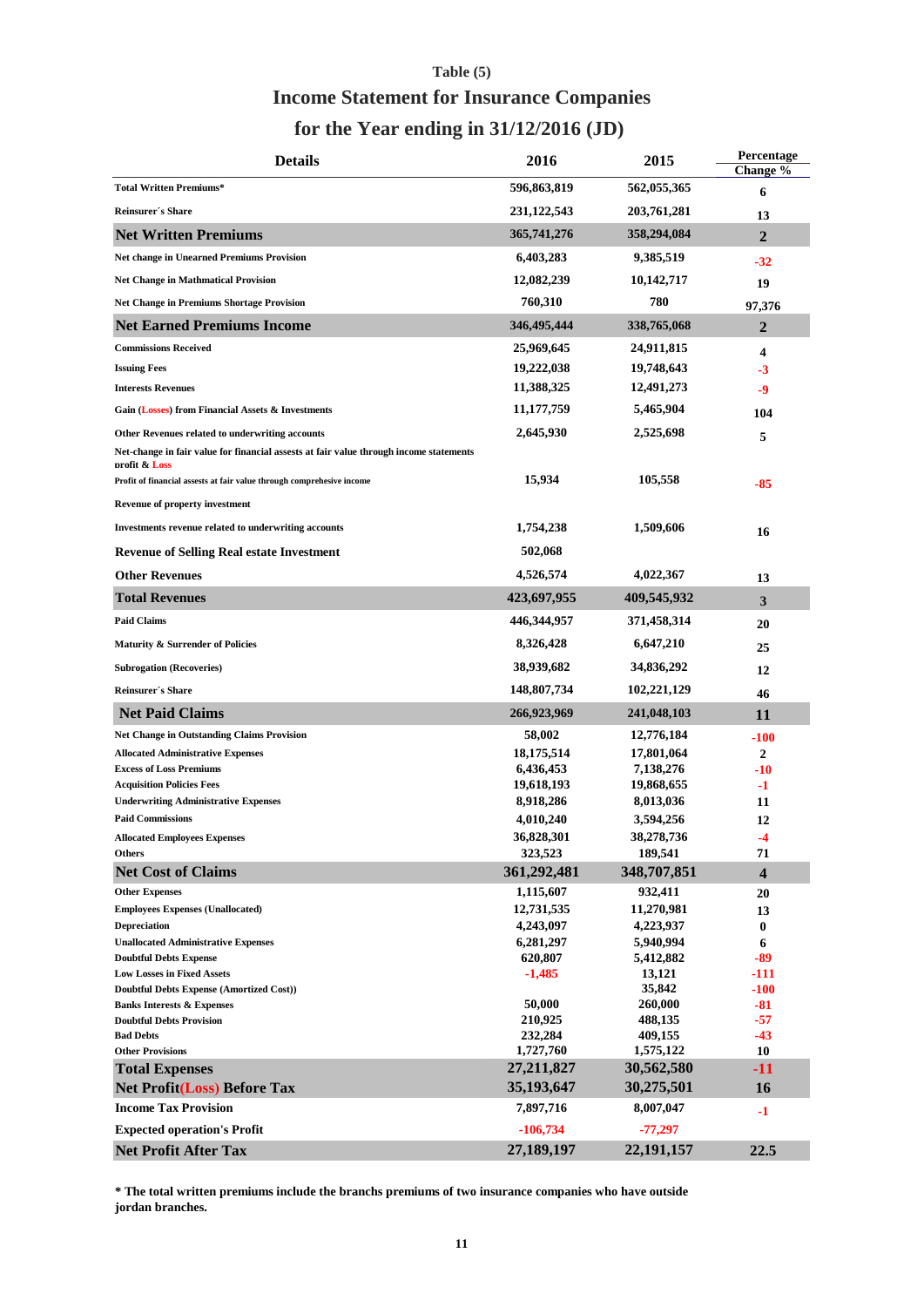### **Table (6) Growth of Premiums for All Classes 2007- 2016 (JD)**

|        |                                                    | 2007          | 2008        | 2009        | 2010          | 2011        | 2012                        | 2013          | 2014         | 2015        | 2016        |
|--------|----------------------------------------------------|---------------|-------------|-------------|---------------|-------------|-----------------------------|---------------|--------------|-------------|-------------|
|        | <b>MARINE &amp; AVIATION INSURANCE* 23,659,208</b> |               | 29,305,374  | 25,570,630  | 24,613,910    | 30,738,029  | 30,150,137                  | 28,086,631    | 28,658,379   | 24,085,474  | 22,119,319  |
|        | Less (Local) reinsurers premiums                   | 923,008       | 1,009,692   | 746,095     | 1,070,048     | 1,668,361   | 2,164,549                   | 1,287,824     | 1,344,779    | 1,176,713   | 1,319,083   |
| $\ast$ | Less (Abroad) reinsurers premium: 18,732,262       |               | 23,992,651  | 21,466,432  | 20,167,078    | 25,545,676  | 24,363,515                  | 22,879,389    | 22,863,728   | 18,959,059  | 17,293,977  |
| $\ast$ | Net retained premiums                              | 4,003,938     | 4,303,031   | 3,358,103   | 3,376,784     | 3,523,992   | 3,622,073                   | 3,919,418     | 4,449,872    | 3,949,702   | 3,506,259   |
|        | <b>FIRE INSURANCE</b>                              | 42,107,238    | 47,261,451  | 54,354,414  | 56,342,885    | 57,369,056  | 60,651,004                  | 68,339,553    | 69,119,571   | 69,510,772  | 74,745,017  |
|        | Less (Local) reinsurers premiums                   | 6,058,814     | 8,767,024   | 13,347,633  | 11,763,576    | 11,489,787  | 11,033,529                  | 12,608,340    | 14,697,256   | 16,053,060  | 18,176,319  |
|        | Less (Abroad) reinsurers premium: 33,859,232       |               | 36,255,601  | 38,431,711  | 41,841,091    | 42,858,018  | 46,200,213                  | 51,766,876    | 50,835,885   | 49,614,117  | 52,262,448  |
|        | Net retained premiums                              | 2,189,192     | 2,238,826   | 2,575,070   | 2,738,218     | 3,021,251   | 3,417,262                   | 3,964,337     | 3,586,430    | 3,843,595   | 4,306,250   |
|        | <b>MOTOR INSURANCE</b>                             | 129,986,435   | 139,192,995 | 150,027,926 | 176,714,739   | 184,688,009 | 193,332,018                 | 201,672,152   | 212,529,081  | 221,882,433 | 225,180,384 |
|        | Less (Local) reinsurers premiums                   | 9,687,405     | 8,140,450   | 9,941,442   | 11,667,555    | 12,610,958  | 12,498,604                  | 12,717,518    | 13,241,096   | 12,376,940  | 11,341,387  |
|        | Less (Abroad) reinsurers premium: 4,412,971        |               | 4,865,815   | 4,183,267   | 4,123,105     | 3,791,688   | 4,598,225                   | 4,005,415     | 5,277,774    | 5,891,829   | 5,934,505   |
|        | Net retained premiums                              | 115,886,059   | 126,186,730 | 135,903,217 | 160,924,079   | 168,285,363 | 176,235,189                 | 184,949,219   | 194,010,211  | 203,613,664 | 207,904,492 |
|        | <b>GENERAL ACCIDENT INSURANCE*</b> 13,943,182      |               | 15,291,697  | 17,591,231  | 18,414,831    | 17,432,140  | 15,953,296                  | 17,648,639    | 19,935,818   | 18,474,171  | 17,790,214  |
|        | Less (Local) reinsurers premiums                   | 2,046,979     | 2,209,901   | 1,671,930   | 2,302,668     | 1,955,271   | 1,708,898                   | 2,170,938     | 2,394,059    | 2,029,828   | 1,375,523   |
|        | Less (Abroad) reinsurers premium: 8,004,959        |               | 9,076,937   | 11,563,529  | 10,830,924    | 10,375,332  | 9,863,237                   | 11,424,225    | 13,265,109   | 12,107,288  | 11,063,856  |
|        | Net retained premiums                              | 3,891,244     | 4,004,859   | 4,355,772   | 5,281,239     | 5,101,537   | 4,381,161                   | 4,053,476     | 4,276,650    | 4,337,055   | 5,350,835   |
|        | <b>CREDIT INSURANCE</b>                            | 784,230       | 766,946     | 607,708     | 464,035       | 455,009     | 307,160                     | 397,979       | 699,052      | 979,969     | 1,023,144   |
|        | Less (Local) reinsurers premiums                   | $\bf{0}$      | $\bf{0}$    | $\bf{0}$    | $\mathbf{0}$  | $\bf{0}$    | $\bf{0}$                    | $\bf{0}$      | $\Omega$     | $\Omega$    |             |
|        | Less (Abroad) reinsurers premiums                  | 9,555         | 55,735      | 85,310      | 116,733       | 115.839     | 92,398                      | 192,592       | 450,320      | 728,365     | 737,741     |
|        | Net retained premiums                              | 774,675       | 711,211     | 522,398     | 347,302       | 339,170     | 214,762                     | 205,387       | 248,732      | 251,604     | 285,403     |
|        | <b>MEDICAL INSURANCE</b>                           | 51,817,044    | 65,336,479  | 82,123,550  | 94,026,914    | 105,948,171 | 117,506,160                 | 127,349,809   | 141,669,761  | 155,728,715 | 171,495,708 |
|        | Less (Local) reinsurers premiums                   | 82,636        | 92,494      | 591,280     | 624,881       | 1,257,000   | 1,022,807                   | 920,133       | 861,193      | 1,067,625   | 1,891,154   |
|        | Less (Abroad) reinsurers premium: 20,116,682       |               | 23,724,403  | 32,839,280  | 36,954,421    | 51,168,383  | 53,212,350                  | 49,796,469    | 60,006,254   | 66,018,226  | 86,762,472  |
|        | Net retained premiums                              | 31,617,726    | 41,519,582  | 48,692,990  | 56,447,612    | 53,522,788  | 63,271,003                  | 76,633,207    | 80,802,314   | 88,642,864  | 82,842,082  |
|        | <b>TOTAL NON-LIFE INSURANCES</b>                   | 262,297,337   | 297,154,942 | 330,275,459 | 370,577,314   |             | 396,630,414 417,899,775     | 443, 494, 763 | 472,611,662  | 490,661,534 | 512,353,786 |
|        | Less (Local) reinsurers premiums                   | 18,798,842    | 20,219,561  | 26,298,380  | 27,428,728    | 28,981,377  | 28,428,387                  | 29,704,753    | 32,538,383   | 32,704,166  | 34,103,466  |
|        | Less (Abroad) reinsurers premium: 85,135,661       |               | 97,971,142  | 108,569,529 | 114,033,352   | 133,854,936 | 138,329,938                 | 140,064,966   | 152,699,070  | 153,318,884 | 174,054,999 |
|        | <b>Net retained premiums</b>                       | 158,362,834   | 178,964,239 | 195,407,550 | 229,115,234   | 233,794,101 | 251,141,450                 | 273,725,044   | 287,374,209  | 304,638,484 | 304,195,321 |
|        | <b>LIFE ASSURANCE</b>                              | 29,180,011    | 35,868,388  | 34,877,797  | 38,038,112    | 40,800,332  | 43,766,880                  | 47, 437, 142  | 53,096,513   | 61,038,255  | 70,583,341  |
| $\ast$ | Less (Local) reinsurers premiums                   | 1,404,152     | 2,238,557   | 3,120,519   | 1,962,591     | 2,336,883   | 1,936,133                   | 1,964,965     | 2,589,109    | 2,893,390   | 3,017,299   |
|        | Less (Abroad) reinsurers premiums                  | 7,001,073     | 9,929,611   | 9,501,204   | 11,917,113    | 12,719,707  | 13,409,464                  | 15,888,856    | 17,270,186   | 18,903,003  | 22,528,695  |
|        | Net retained premiums                              | 20,774,786    | 23,700,220  | 22,256,074  | 24,158,408    | 25,743,742  | 28,421,283                  | 29,583,321    | 33,237,218   | 39,241,862  | 45,037,347  |
|        | <b>TOTAL UNDERWRITTEN PREMIUM 291,477,348</b>      |               | 333,023,330 | 365,153,256 | 408,615,426   | 437,430,746 | 461,666,655                 | 490,931,905   | 525,708,175  | 551,699,789 | 582,937,127 |
|        | Less (Local) reinsurers premiums                   | 20,202,994    | 22,458,118  | 29,418,899  | 29,391,319    | 31,318,260  | 30,364,520                  | 31,669,718    | 35, 127, 492 | 35,597,556  | 37,120,765  |
|        | Less (Abroad) reinsurers premium: 92,136,734       |               | 107,900,753 | 118,070,733 | 125,950,465   |             | 146,574,643 151,739,402     | 155,953,822   | 169,969,256  | 172,221,887 | 196,583,694 |
|        | Net retained premiums                              | 179, 137, 620 | 202,664,459 | 217,663,624 | 253, 273, 642 |             | 259, 537, 843 279, 562, 733 | 303,308,365   | 320,611,427  | 343,880,346 | 349,232,668 |

**\* Marine Insurance premiums in 2016 include Aviation insurance premiums with an amount of (1,561,189) JD.**

**\*\* General Accident Insurance premiums in 2016 include Liability Insurance premiums with an amount of J.D (6,658,605)in addition to other Insurances.**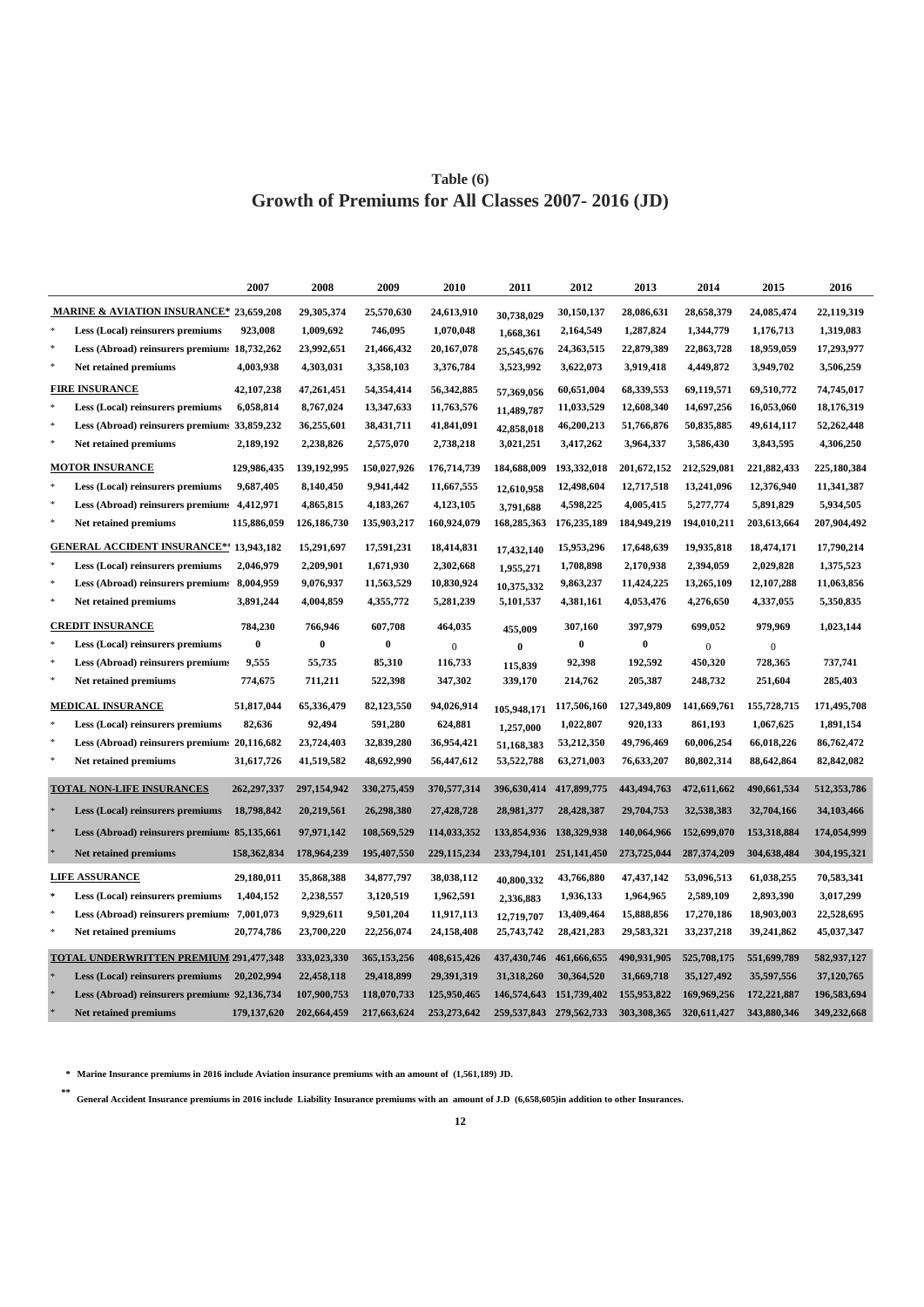# **Written Premiums of Jordan Insurance Market 2016 (JD) Table (7)**

|                                                                      |             |                          | Arrange of       | Share of        |         | <b>Arrange according</b> |
|----------------------------------------------------------------------|-------------|--------------------------|------------------|-----------------|---------|--------------------------|
|                                                                      |             |                          | <b>Branch</b>    | Gross Premiums% | Growth% | to Average               |
|                                                                      | 2015        | 2016                     | 2016             | 2016            |         | Growth%                  |
| <b>MARINE &amp; AVIATION INSURANCE*</b>                              | 24,085,474  | 22,119,319               |                  |                 |         |                          |
| Less (Local) reinsurers premiums<br>$\ast$                           | 1,176,713   | 1,319,083                |                  | 3,8%            | $-8%$   |                          |
| $\ast$<br>Less (Abroad) reinsurers premiums                          | 18,959,059  | 17,293,977               | 5                |                 |         | 7                        |
| $\ast$<br>Net retained premiums                                      | 3,949,702   | 3,506,259                |                  |                 |         |                          |
| <b>FIRE INSURANCE</b>                                                | 69,510,772  | 74,745,017               |                  |                 |         |                          |
| Less (Local) reinsurers premiums<br>$\ast$                           | 16,053,060  | 18,176,319               | 3                | 12,8%           | 7,5%    | 3                        |
| $\ast$<br>Less (Abroad) reinsurers premiums                          | 49,614,117  | 52,262,448               |                  |                 |         |                          |
| $\ast$<br>Net retained premiums                                      | 3,843,595   | 4,306,250                |                  |                 |         |                          |
| <b>MOTOR INSURANCE</b>                                               | 221,882,433 | 225,180,384              |                  |                 |         |                          |
| Less (Local) reinsurers premiums<br>$\ast$                           | 12,376,940  | 11,341,387               |                  |                 |         |                          |
| Less (Abroad) reinsurers premiums<br>$\ast$                          | 5,891,829   | 5,934,505                | $\mathbf{1}$     | 38.6%           | 1,5%    | 5                        |
| $\ast$<br>Net retained premiums                                      | 203,613,664 | 207,904,492              |                  |                 |         |                          |
| <b>GENERAL ACCIDENT INSURANCE**</b>                                  | 18,474,171  | 17,790,214               |                  |                 |         |                          |
| Less (Local) reinsurers premiums                                     | 2,029,828   | 1,375,523                |                  |                 |         |                          |
| $\ast$<br>Less (Abroad) reinsurers premiums                          | 12,107,288  | 11,063,856               | 6                | 3,1%            | $-4%$   | 6                        |
| $\ast$<br>Net retained premiums                                      | 4,337,055   | 5,350,835                |                  |                 |         |                          |
| <b>Credit Insurance</b>                                              | 979,969     | 1,023,144                |                  |                 |         |                          |
| Less (Local) reinsurers premiums<br>$\ast$                           | $\bf{0}$    |                          |                  |                 |         |                          |
| $\ast$<br>Less (Abroad) reinsurers premiums                          | 728,364     | 737,741                  | 7                | $0.2\%$         | 4,4%    | 4                        |
| $\ast$<br>Net retained premiums                                      | 251,605     | 285,403                  |                  |                 |         |                          |
|                                                                      |             |                          |                  |                 |         |                          |
| <b>MEDICAL INSURANCE</b><br>$\ast$                                   | 155,728,715 | 171,495,708              |                  |                 |         |                          |
| Less (Local) reinsurers premiums<br>$\ast$                           | 1,067,625   | 1,891,154                | $\boldsymbol{2}$ | 29.4%           | 10%     | $\boldsymbol{2}$         |
| Less (Abroad) reinsurers premiums<br>Net retained premiums<br>$\ast$ | 66,018,227  | 86,762,472<br>82,842,082 |                  |                 |         |                          |
|                                                                      | 88,642,863  |                          |                  |                 |         |                          |
| <b>TOTAL (NON-LIFE) INSURANCES</b>                                   | 490,661,534 | 512,353,786              |                  |                 |         |                          |
| Less (Local) reinsurers premiums<br>$\ast$                           | 32,704,166  | 34,103,466               |                  | 87.9%           | 4,4%    |                          |
| Less (Abroad) reinsurers premiums<br>$\star$                         | 153,318,884 | 174,054,999              |                  |                 |         |                          |
| <b>Net retained premiums</b><br>$\ast$                               | 304,638,484 | 304,195,321              |                  |                 |         |                          |
| <b>LIFE ASSURANCE</b>                                                | 61,038,255  | 70,583,341               |                  |                 |         |                          |
| Less (Local) reinsurers premiums                                     | 2,893,390   | 3,017,299                | 4                | 12.1%           | 15.6%   | $\mathbf{1}$             |
| $\ast$<br>Less (Abroad) reinsurers premiums                          | 18,903,003  | 22,528,695               |                  |                 |         |                          |
| $\ast$<br>Net retained premiums                                      | 39,241,862  | 45,037,347               |                  |                 |         |                          |
| <b>TOTAL UNDERWRITTEN PREMIUMS</b>                                   | 551,699,789 | 582,937,127              |                  |                 |         |                          |
| $\ast$<br>Less (Local) reinsurers premiums                           | 35,597,556  | 37,120,765               |                  | 100%            | 5.7%    |                          |
| $\star$<br>Less (Abroad) reinsurers premiums                         | 172,221,887 | 196,583,694              |                  |                 |         |                          |
| Net retained premiums<br>$\star$                                     | 343,880,346 | 349,232,668              |                  |                 |         |                          |

**Note on premiums:**

**\* Marine Insurance premiums in 2016 include Aviation insurance premiums with an amount of J.D (1,561,189) .**

**\*\* General Accident Insurance premiums in 2016 include Liability Insurance premiums with an amount of J.D (6,658,605) in addition to other Insurances.**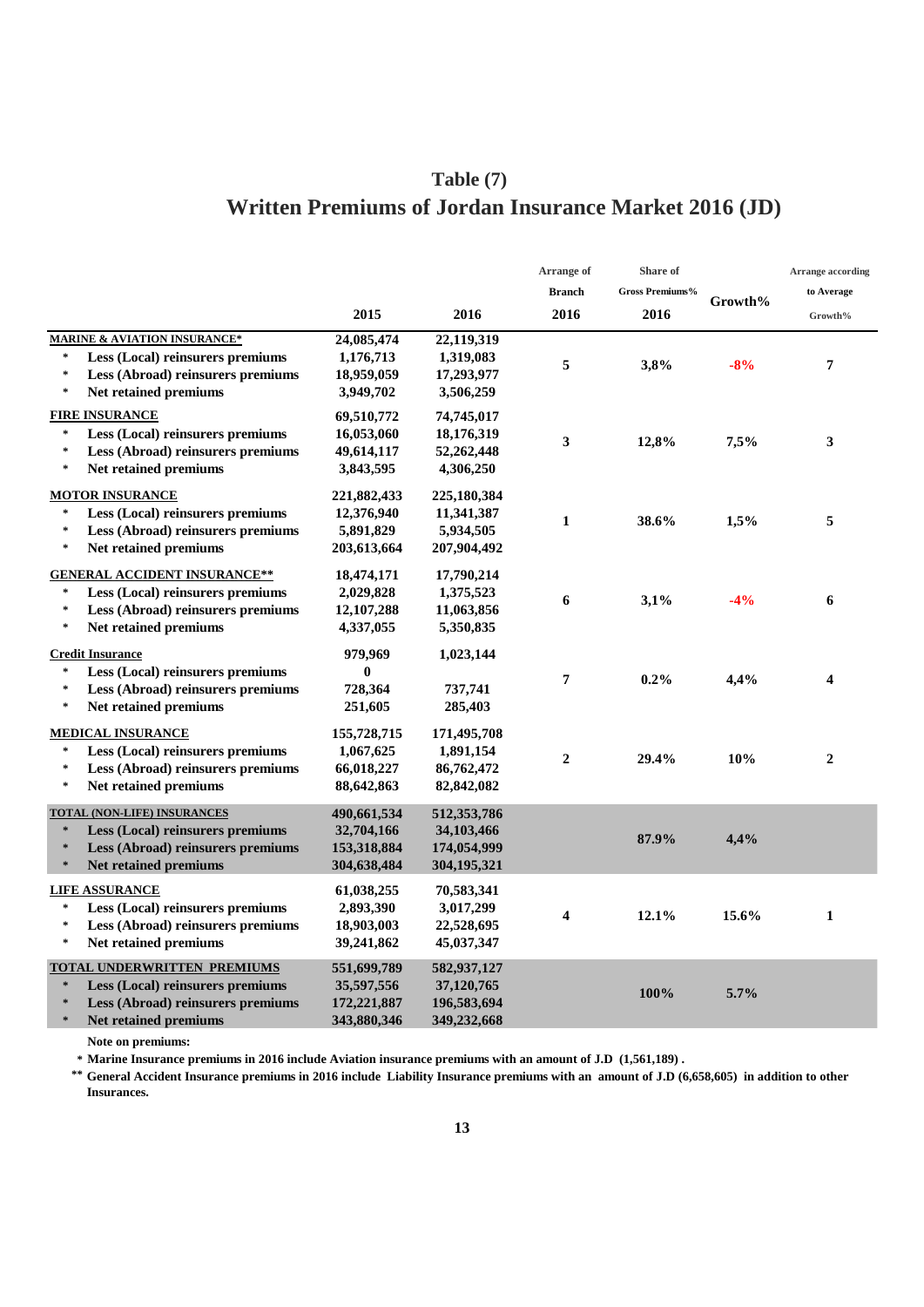### **Growth of Paid Claims for All Classes 2007-2016 (JD) Table (8)**

|                                         | 2007                                                                                                                                                                                                                                                                                                                        | 2008                          | 2009                          | 2010                            | 2011                             | 2012                            | 2013                                            | 2014                             | 2015                           | 2016                                                                                      |
|-----------------------------------------|-----------------------------------------------------------------------------------------------------------------------------------------------------------------------------------------------------------------------------------------------------------------------------------------------------------------------------|-------------------------------|-------------------------------|---------------------------------|----------------------------------|---------------------------------|-------------------------------------------------|----------------------------------|--------------------------------|-------------------------------------------------------------------------------------------|
| <b>MARINE &amp; AVIATION INSURANCE*</b> | 5,512,832                                                                                                                                                                                                                                                                                                                   | 8,231,767                     | 6,532,260                     | 4,684,069                       | 5.003.089                        | 11,809,620                      | 6,411,414                                       | 7,074,415                        | 7,309,789                      | 4,028,223                                                                                 |
|                                         | 214,657                                                                                                                                                                                                                                                                                                                     | 385,722                       | 307,968                       | 230,675                         | 160,349                          | 329,530                         | 977,209                                         | 697,825                          | 280,420                        | 448,657                                                                                   |
| <b>Less Local Reinsurers Share</b>      |                                                                                                                                                                                                                                                                                                                             |                               |                               |                                 |                                  |                                 |                                                 |                                  |                                | 101,210                                                                                   |
|                                         | 3,174,326                                                                                                                                                                                                                                                                                                                   | 7,083,387                     | 4,792,421                     | 3,668,793                       | 3,793,767                        | 10,913,219                      | 5,019,288                                       | 5,702,265                        | 5,819,014                      | 2,892,172                                                                                 |
| <b>Retained Claims</b>                  | 1,830,381                                                                                                                                                                                                                                                                                                                   | 610,027                       | 734,118                       | 749,143                         | 859,751                          | 556,399                         | 657,674                                         | 593,908                          | 1,201,942                      | 586,184                                                                                   |
|                                         | 25,228,349                                                                                                                                                                                                                                                                                                                  | 12,513,183                    | 18,587,767                    | 11,234,683                      | 25,569,297                       | 12,534,898                      | 12,750,863                                      | 42,142,301                       | 19,919,195                     | 46,825,242                                                                                |
| <b>Recoveries</b>                       | 479,600                                                                                                                                                                                                                                                                                                                     | 168,762                       | 439,024                       | 243,719                         | 1,490,208                        | 202,390                         | 274,925                                         | 472,164                          | 1,712,342                      | 579,432                                                                                   |
| <b>Less Local Reinsurers Share</b>      | 2,252,578                                                                                                                                                                                                                                                                                                                   | 1,656,567                     | 1,768,822                     | 1,937,764                       | 5,957,984                        | 1,110,769                       | 742,356                                         | 5,336,149                        | 1,593,704                      | 2,960,602                                                                                 |
|                                         | 20,945,367                                                                                                                                                                                                                                                                                                                  | 8,929,480                     | 15,769,560                    | 8,035,801                       | 17,991,631                       | 10,149,647                      | 10,524,672                                      | 34,762,368                       | 15,306,546                     | 41,262,536                                                                                |
| <b>Retained Claims</b>                  | 1,550,804                                                                                                                                                                                                                                                                                                                   | 1,758,374                     | 610,361                       | 1,017,399                       | 129,474                          | 1,072,092                       | 1,208,910                                       | 1,571,620                        | 1,306,603                      | 2,022,672                                                                                 |
|                                         | 122,735,277                                                                                                                                                                                                                                                                                                                 | 131,991,111                   | 147,058,192                   | 160,331,459                     | 190,783,410                      | 171,699,125                     |                                                 |                                  |                                | 207,324,187                                                                               |
| <b>Recoveries</b>                       | 17,003,017                                                                                                                                                                                                                                                                                                                  | 20,526,643                    | 23,435,690                    | 23,270,635                      | 28,378,307                       | 27,527,434                      | 25,754,971                                      | 29,524,000                       | 29,572,043                     | 34,244,326                                                                                |
| <b>Less Local Reinsurers Share</b>      | 4,348,802                                                                                                                                                                                                                                                                                                                   | 3,335,187                     | 3,084,306                     | 4,637,059                       | 4,426,198                        | 3,690,362                       | 3,170,399                                       | 4,152,851                        | 3,825,837                      | 3,430,500                                                                                 |
|                                         | 5,369,946                                                                                                                                                                                                                                                                                                                   | 3,734,046                     | 3,366,783                     | 4,428,996                       | 4,340,076                        | 4,270,608                       | 3,377,473                                       | 2,580,482                        | 2,569,615                      | 2,178,749                                                                                 |
| <b>Retained Claims</b>                  | 96,013,512                                                                                                                                                                                                                                                                                                                  | 104,395,235                   | 117, 171, 413                 | 127,994,769                     | 153,638,829                      | 136,210,721                     | 128,085,189                                     | 139,421,259                      |                                | 167,470,612                                                                               |
|                                         | 1,638,804                                                                                                                                                                                                                                                                                                                   | 1,701,571                     | 3,566,097                     | 2,658,052                       | 2,938,564                        | 2,165,157                       | 1,827,511                                       | 5,405,758                        | 3,928,970                      | 4,595,004                                                                                 |
|                                         | 25,008                                                                                                                                                                                                                                                                                                                      | 49,492                        | 45,998                        | 23,282                          | 31,368                           | 50,612                          | 60,211                                          | 79,055                           | 122,816                        | 82,450                                                                                    |
| <b>Less Local Reinsurers Share</b>      | 73,125                                                                                                                                                                                                                                                                                                                      | 105,883                       | 205,036                       | 289,690                         | 90,399                           | 292,076                         | 272,132                                         | 166,538                          | 292,646                        | 92,239                                                                                    |
|                                         |                                                                                                                                                                                                                                                                                                                             |                               |                               |                                 |                                  |                                 |                                                 |                                  |                                | 3,323,498                                                                                 |
| <b>Retained Claims</b>                  | 567,901                                                                                                                                                                                                                                                                                                                     | 970,670                       | 1,318,171                     | 1,286,927                       | 1,592,998                        | 1,333,058                       | 743,810                                         | 763,871                          | 848,346                        | 1,096,817                                                                                 |
|                                         |                                                                                                                                                                                                                                                                                                                             |                               |                               |                                 |                                  |                                 |                                                 |                                  |                                | 1,624,312                                                                                 |
|                                         | 98,082                                                                                                                                                                                                                                                                                                                      | 115,234                       | 198,168                       | 449,632                         | 830,749                          | 763,524                         | 863,548                                         | 681,098                          | 695,041                        | 651.160                                                                                   |
| <b>Recoveries</b>                       |                                                                                                                                                                                                                                                                                                                             |                               |                               |                                 |                                  |                                 |                                                 |                                  |                                |                                                                                           |
|                                         |                                                                                                                                                                                                                                                                                                                             |                               |                               |                                 |                                  |                                 |                                                 |                                  |                                |                                                                                           |
| <b>Less Local Reinsurers Share</b>      | 0                                                                                                                                                                                                                                                                                                                           | $\pmb{0}$                     | $\bf{0}$                      | $\boldsymbol{0}$                | $\bf{0}$                         | $\bf{0}$                        | 0                                               | $\bf{0}$                         |                                |                                                                                           |
| <b>Less (Abroad)Reinsurers Share</b>    | 133,386                                                                                                                                                                                                                                                                                                                     | 217,790                       | 223,445                       | 592,576                         | 133,745                          | 62,292                          | 46,246                                          | 103,769                          | 192,400                        | 896354                                                                                    |
| <b>Retained Claims</b>                  | 15,593                                                                                                                                                                                                                                                                                                                      | 171,993                       | 504,555                       | 1,051,294                       | $-53,382$                        | 12,642                          | $-106,722$                                      | $-67,743$                        | 19,331                         | 76,798                                                                                    |
| <b>MEDICAL INSURANCE</b>                | 38,126,942                                                                                                                                                                                                                                                                                                                  | 49,823,108                    | 67,268,027                    | 80,731,098                      | 98,361,038                       | 99,730,269                      | 110,340,729                                     | 113,356,525 124,031,389          |                                | 145844278                                                                                 |
| <b>Recoveries</b>                       | 674,792                                                                                                                                                                                                                                                                                                                     | 2,330,150                     | 1,402,368                     | 2,426,309                       | 3,686,169                        | 1,542,319                       | 1,437,029                                       | 1,344,406                        | 1,825,889                      | 1999372                                                                                   |
| <b>Less Local Reinsurers Share</b>      | 66,123                                                                                                                                                                                                                                                                                                                      | 186,974                       | 326,090                       | 576,029                         | 615,715                          | 703,348                         | 477,634                                         | 347,227                          | 362,264                        | 389681                                                                                    |
| <b>Less (Abroad)Reinsurers Share</b>    | 14,481,427                                                                                                                                                                                                                                                                                                                  | 16,382,461                    | 25,128,065                    | 31,116,677                      | 46,034,428                       | 46,369,871                      | 42,068,314                                      | 44,074,197                       | 54,262,673                     | 69860544                                                                                  |
| <b>Retained Claims</b>                  | 22,904,600                                                                                                                                                                                                                                                                                                                  | 30,923,523                    | 40,411,504                    | 46,612,083                      | 48,024,726                       | 51,114,731                      | 66, 357, 752                                    | 67,590,695                       | 67,580,563                     | 73,594,681                                                                                |
| <b>TOTAL NON-LIFE INSURANCES</b>        | 193,489,265                                                                                                                                                                                                                                                                                                                 | 204,765,757                   | 243,938,511                   | 261,732,863                     | 323,566,510                      | 298,777,527                     | 292,521,621                                     | 344,374,715                      | 344,558,383                    | 410,241,246                                                                               |
| <b>Recoveries</b>                       | 18,495,156                                                                                                                                                                                                                                                                                                                  | 23,576,003                    | 25,829,216                    | 26,644,252                      | 34,577,150                       | 30,415,809                      | 29,367,893                                      | 32,798,548                       | 34,208,551                     | 38,005,397                                                                                |
| <b>Less Local Reinsurers Share</b>      | 7,034,096                                                                                                                                                                                                                                                                                                                   | 5,437,242                     | 6,082,007                     | 7,476,000                       | 11,279,518                       | 5,807,027                       | 4,419,764                                       | 10,083,182                       | 6,082,864                      | 6,974,232                                                                                 |
| <b>Less (Abroad) Reinsurers Share</b>   | 45,077,222                                                                                                                                                                                                                                                                                                                  | 36,922,690                    | 51,277,166                    | 48,900,996                      | 73,517,446                       | 72,255,048                      | 61,787,351                                      | 91,619,375                       | 80,815,410                     | 120,413,853                                                                               |
| <b>Retained Claims</b>                  | 122,882,791                                                                                                                                                                                                                                                                                                                 | 138,829,822                   | 160,750,122                   | 178,711,615                     | 204,192,396                      | 190,299,643                     | 196,946,613                                     | 209,873,610                      | 223,451,558                    | 244,847,764                                                                               |
| <b>LIFE ASSURANCE***</b>                | 13,994,725                                                                                                                                                                                                                                                                                                                  | 16,824,883                    | 19,465,005                    | 20,371,170                      | 21,368,204                       | 24,264,674                      | 24,507,371                                      | 28,542,839                       | 27.212.033                     | 36,723,049                                                                                |
| <b>Recoveries</b>                       | 4,097                                                                                                                                                                                                                                                                                                                       | 46,754                        | 33,670                        | 62,092                          | 9,673                            | 19,083                          | 12,360                                          | 884                              | 1,194                          | 1,065                                                                                     |
| <b>Less Local Reinsurers Share</b>      | 211,264                                                                                                                                                                                                                                                                                                                     | 1,744,123                     | 215,491                       | 1,092,171                       | 1,354,388                        | 1,727,302                       | 1,055,039                                       | 2,002,486                        | 1,042,314                      | 1,314,969                                                                                 |
| <b>Less (Abroad)Reinsurers Share</b>    | 5,127,180                                                                                                                                                                                                                                                                                                                   | 4,530,737                     | 7,500,191                     | 8,332,427                       | 9,255,185                        | 9,997,673                       | 11,827,851                                      | 13,439,501                       | 12,779,871                     | 18,468,373                                                                                |
| <b>Retained Claims</b>                  | 8,652,184                                                                                                                                                                                                                                                                                                                   | 10,503,269                    | 11,715,653                    | 10,884,480                      | 10,748,958                       | 12,520,616                      | 11,612,121                                      | 13,099,968                       | 13,388,654                     | 16,938,642                                                                                |
| <b>Total Paid Claims</b>                | 207,483,990                                                                                                                                                                                                                                                                                                                 | 221,590,640                   | 263,403,516                   | 282,104,033                     | 344,934,714                      |                                 | 323,042,201 317,028,992 372,917,554 371,770,416 |                                  |                                | 446,964,295                                                                               |
| <b>Recoveries</b>                       | 18,499,253                                                                                                                                                                                                                                                                                                                  | 23,622,757                    | 25,862,886                    | 26,706,344                      | 34,586,823                       | 30,434,892                      | 29,380,253                                      | 32,799,432                       | 34,209,745                     | 38,006,462                                                                                |
| <b>Less Local Reinsurers Share</b>      | 7,245,360                                                                                                                                                                                                                                                                                                                   | 7,181,365                     | 6,297,498                     | 8,568,171                       | 12,633,906                       | 7,534,329                       | 5,474,803                                       | 12,085,668                       | 7,125,178                      | 8,289,201                                                                                 |
| <b>Less (Abroad)Reinsurers Share</b>    | 50,204,402                                                                                                                                                                                                                                                                                                                  | 41,453,427                    | 58,777,357                    | 57,233,423                      | 82,772,631                       | 82,252,721                      | 73,615,202                                      | 105,058,876                      | 93,595,281                     | 138,882,226                                                                               |
|                                         | <b>Recoveries</b><br><b>Less (Abroad)Reinsurers Share</b><br><b>FIRE INSURANCE</b><br><b>Less (Abroad)Reinsurers Share</b><br><b>MOTOR INSURANCE</b><br><b>Less (Abroad)Reinsurers Share</b><br><b>GENERAL ACCIDENT INSURANCE**</b><br><b>Recoveries</b><br><b>Less (Abroad)Reinsurers Share</b><br><b>CREDIT INSURANCE</b> | 293,468<br>972,770<br>247,061 | 152,631<br>575,526<br>505,017 | 697,753<br>1,996,892<br>926,168 | 35,458<br>1,058,153<br>2,093,502 | 189,222<br>1,223,799<br>911,112 | 10,472<br>489,411<br>838,458                    | $-242,757$<br>751,358<br>803,072 | 80,417<br>4,396,294<br>717,124 | 8,413<br>160, 388, 032 175, 678, 592 188, 462, 268<br>152,494,773<br>2,665,162<br>906,772 |

\* The Insurance Companies didn't pay any Aviation Claims for 2016.<br>\*\* General Accident Paid Claims in 2016 include Liability Paid Claims in an amount of J.D (1,080,888)in addition to other ins<br>\*\*\* Life Assurance claims in **The Insurance Companies didn't pay any Aviation Claims for 2016. General Accident Paid Claims in 2016 include Liability Paid Claims in an amount of J.D (1,080,888)in addition to other insurances.**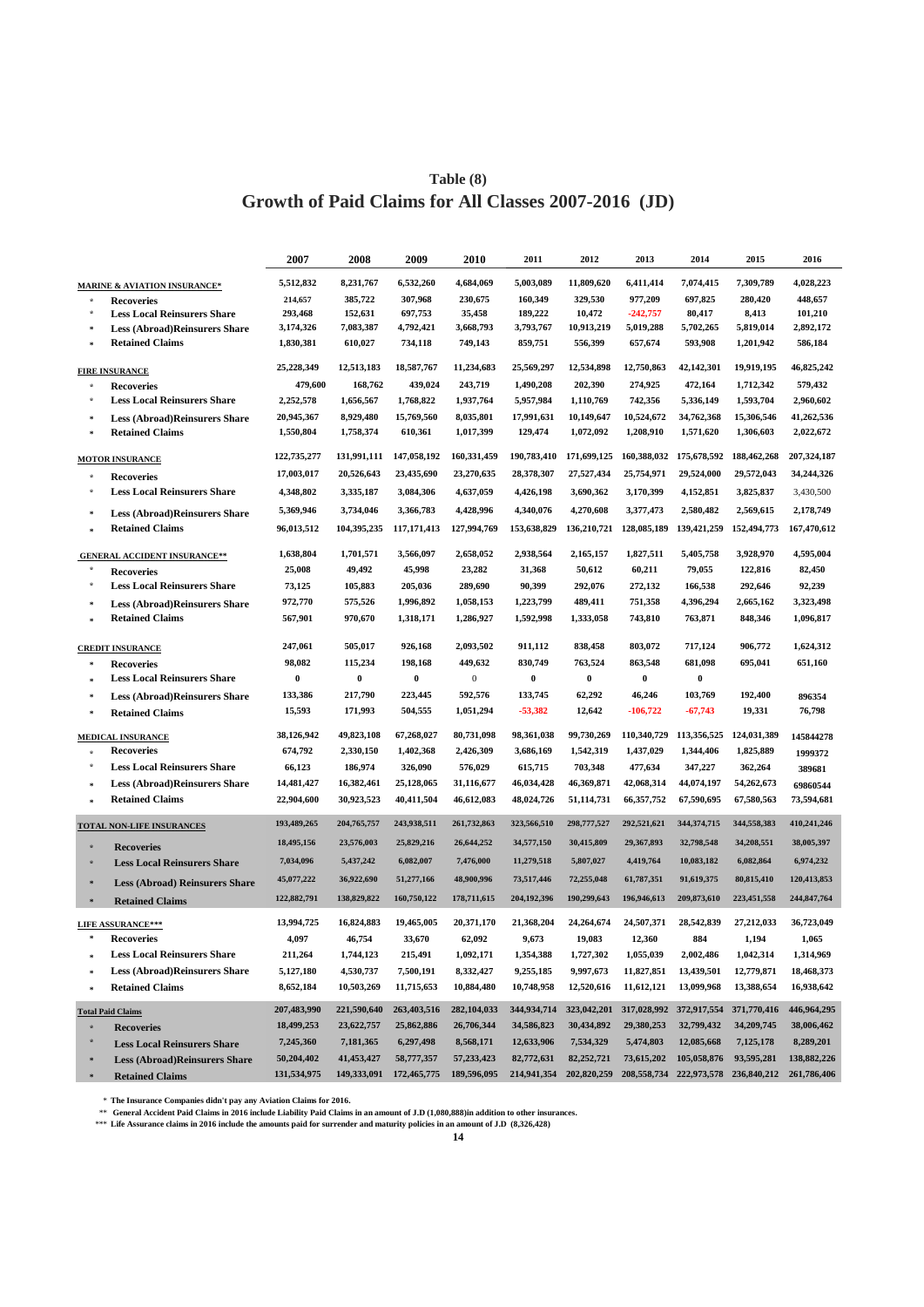## **Table (9)**

## **Paid Claims of Jordan Insurance Market 2016 (JD)**

**(Arrange of branches- Share of gross paid claims%- Growth%- Arrange according to average growth%)**

|                     |                                         |             |             | <b>Arrange of</b> | Share of      |          | <b>Arrange According</b> |
|---------------------|-----------------------------------------|-------------|-------------|-------------------|---------------|----------|--------------------------|
|                     |                                         |             |             | <b>Branch</b>     | Gross Claims% |          | to Average               |
|                     |                                         | 2015        | 2016        | 2016              | 2016          | Growth % | Growth%                  |
|                     | <b>MARINE &amp; AVIATION INSURANCE*</b> | 7,309,789   | 4,028,223   |                   |               |          |                          |
| $\ast$              | <b>Recoveries</b>                       | 280,420     | 448,657     | 6                 | $0.9\%$       | $-44,9%$ | 7                        |
| $\boldsymbol{\ast}$ | <b>Less Local Reinsurers Share</b>      | 8,413       | 101,210     |                   |               |          |                          |
| $\ast$              | <b>Less (Abroad)Reinsurers Share</b>    | 5,819,014   | 2,892,172   |                   |               |          |                          |
| $\ast$              | <b>Retained Claims</b>                  | 1,201,942   | 586,184     |                   |               |          |                          |
|                     | <b>FIRE INSURANCE</b>                   | 19,919,195  | 46,825,242  |                   |               |          |                          |
| $\ast$              | <b>Recoveries</b>                       | 1,712,342   | 579,432     | 3                 | 10,5%         | 135.1%   | 1                        |
| ×                   | <b>Less Local Reinsurers Share</b>      | 1,593,704   | 2,960,602   |                   |               |          |                          |
| $\approx$           | <b>Less (Abroad)Reinsurers Share</b>    | 15,306,546  | 41,262,536  |                   |               |          |                          |
| $\approx$           | <b>Retained Claims</b>                  | 1,306,603   | 2,022,672   |                   |               |          |                          |
|                     | <b>MOTOR INSURANCE</b>                  | 188,462,268 | 207,324,187 |                   |               |          |                          |
| ×                   | <b>Recoveries</b>                       | 29,572,043  | 34,244,326  | 1                 | 46.4%         | 10%      | 6                        |
| $\ast$              | <b>Less Local Reinsurers Share</b>      | 3,825,837   | 3,430,500   |                   |               |          |                          |
| $\boldsymbol{\ast}$ | <b>Less (Abroad)Reinsurers Share</b>    | 2,569,615   | 2,178,749   |                   |               |          |                          |
| $\ast$              | <b>Retained Claims</b>                  | 152,494,773 | 167,470,612 |                   |               |          |                          |
|                     | <b>GENERAL ACCIDENT INSURANCE**</b>     | 3,928,970   | 4,595,004   |                   |               |          |                          |
| $\ast$              | <b>Recoveries</b>                       | 122,816     | 82,450      | 5                 | $1\%$         | 17.0%    | 5                        |
| $\ast$              | <b>Less Local Reinsurers Share</b>      | 292,646     | 92,239      |                   |               |          |                          |
| $\boldsymbol{\ast}$ | <b>Less (Abroad)Reinsurers Share</b>    | 2,665,162   | 3,323,498   |                   |               |          |                          |
| $\boldsymbol{\ast}$ | <b>Retained Claims</b>                  | 848,346     | 1,096,817   |                   |               |          |                          |
|                     | <b>CREDIT INSURANCE</b>                 | 906,772     | 1,624,312   |                   |               |          |                          |
| $\boldsymbol{\ast}$ | <b>Recoveries</b>                       | 695,041     | 651,160     | 7                 | $0.4\%$       | 79,1%    | 2                        |
| $\ast$              | <b>Less Local Reinsurers Share</b>      | $\bf{0}$    |             |                   |               |          |                          |
| $\ast$              | <b>Less (Abroad)Reinsurers Share</b>    | 192,400     | 896,354     |                   |               |          |                          |
| $\ast$              | <b>Retained Claims</b>                  | 19,331      | 76,798      |                   |               |          |                          |
|                     | MEDICAL INSURANCE                       | 124,031,389 | 145,844,278 |                   |               |          |                          |
| $\ast$              | <b>Recoveries</b>                       | 1,825,889   | 1,999,372   | $\mathbf{2}$      | 32.6%         | 17,6%    | 4                        |
| $\mathcal{R}$       | <b>Less Local Reinsurers Share</b>      | 362,264     | 389,681     |                   |               |          |                          |
| $\boldsymbol{\ast}$ | <b>Less (Abroad)Reinsurers Share</b>    | 54,262,673  | 69,860,544  |                   |               |          |                          |
| $\ast$              | <b>Retained Claims</b>                  | 67,580,563  | 73,594,681  |                   |               |          |                          |
|                     | <b>TOTAL NON-LIFE INSURANCES</b>        | 344,558,383 | 410,241,246 |                   |               |          |                          |
| ×                   | <b>Recoveries</b>                       | 34,208,551  | 38,005,397  |                   |               |          |                          |
| *                   | <b>Less Local Reinsurers Share</b>      | 6,082,864   | 6,974,232   |                   | 91.8%         | 19,1%    |                          |
| ×                   | <b>Less (Abroad)Reinsurers Share</b>    | 80,815,410  | 120,413,853 |                   |               |          |                          |
| ×                   | <b>Retained Claims</b>                  | 223,451,558 | 244,847,764 |                   |               |          |                          |
|                     | <b>LIFE ASSURANCE ***</b>               | 27,212,033  | 36,723,049  |                   |               |          |                          |
| $\ast$              | <b>Recoveries</b>                       | 1,194       | 1,065       | 4                 | 8.2%          | 35.0%    | 3                        |
| $\ast$              | <b>Less Local Reinsurers Share</b>      | 1,042,314   | 1,314,969   |                   |               |          |                          |
| $\ast$              | <b>Less (Abroad)Reinsurers Share</b>    | 12,779,871  | 18,468,373  |                   |               |          |                          |
| $\boldsymbol{\ast}$ | <b>Retained Claims</b>                  | 13,388,654  | 16,938,642  |                   |               |          |                          |
|                     | <b>Total Paid Claims</b>                | 371,770,416 | 446,964,295 |                   |               |          |                          |
| $\star$             | <b>Recoveries</b>                       | 34,209,745  | 38,006,462  |                   |               |          |                          |
| $\star$             | <b>Less Local Reinsurers Share</b>      | 7,125,178   | 8,289,201   |                   | 100%          | 20.2%    |                          |
| $\ast$              | <b>Less (Abroad)Reinsurers Share</b>    | 93,595,281  | 138,882,226 |                   |               |          |                          |
| $\ast$              | <b>Retained Claims</b>                  | 236,840,212 | 261,786,406 |                   |               |          |                          |

**\* The Insurance Companie's didn't pay any Aviation claims for 2016**

\*\* **General Accident Paid Claims in 2016 include Liability Paid Claims in an amount of J.D (1,080,888) in addition to other.**

\*\*\* **Life assurance claims in 2016 include the amounts paid for surrender and maturity policies in an amount of JD (8,326,428).**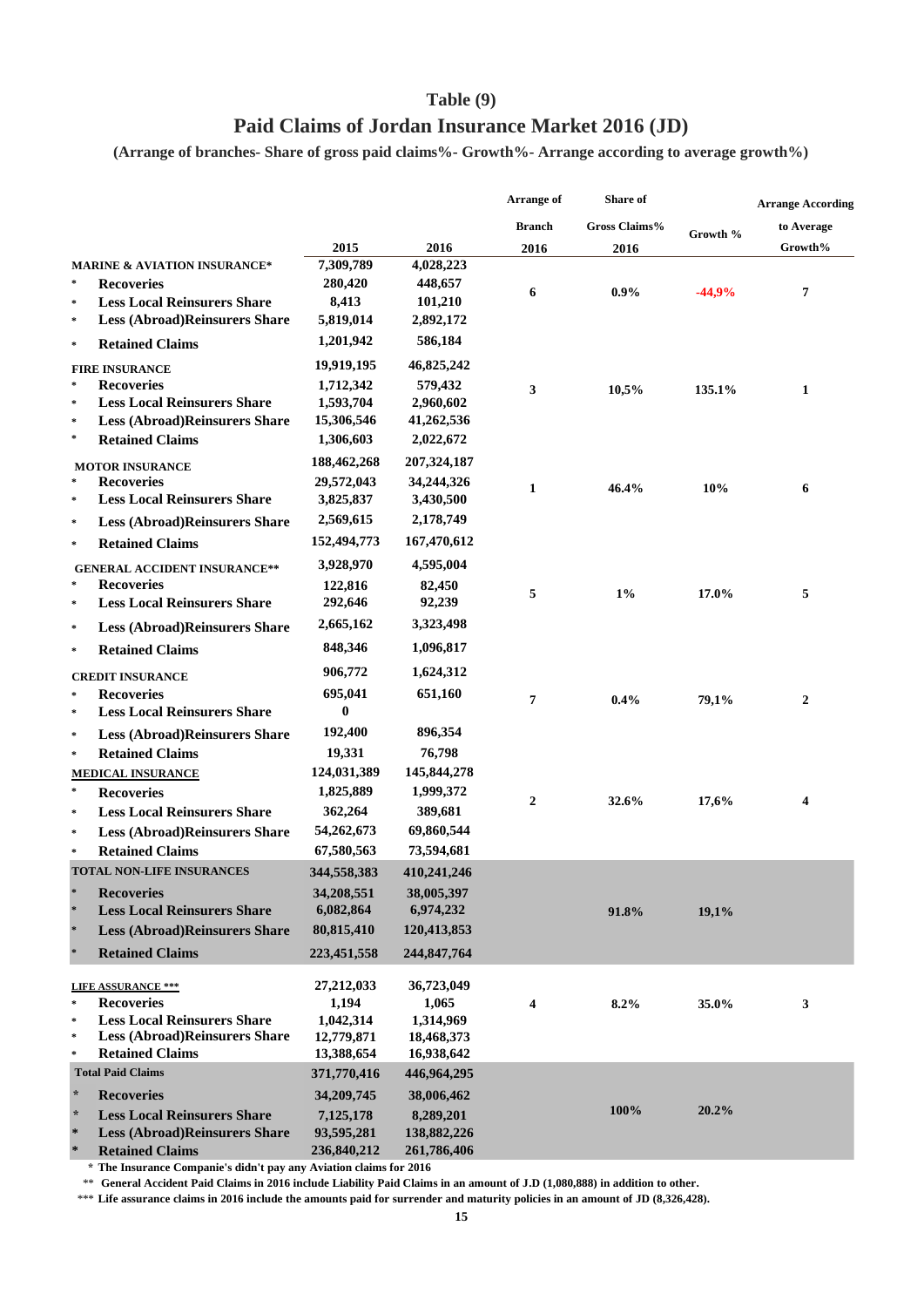## **Companies Share % in Gross Written Premiums 2016**

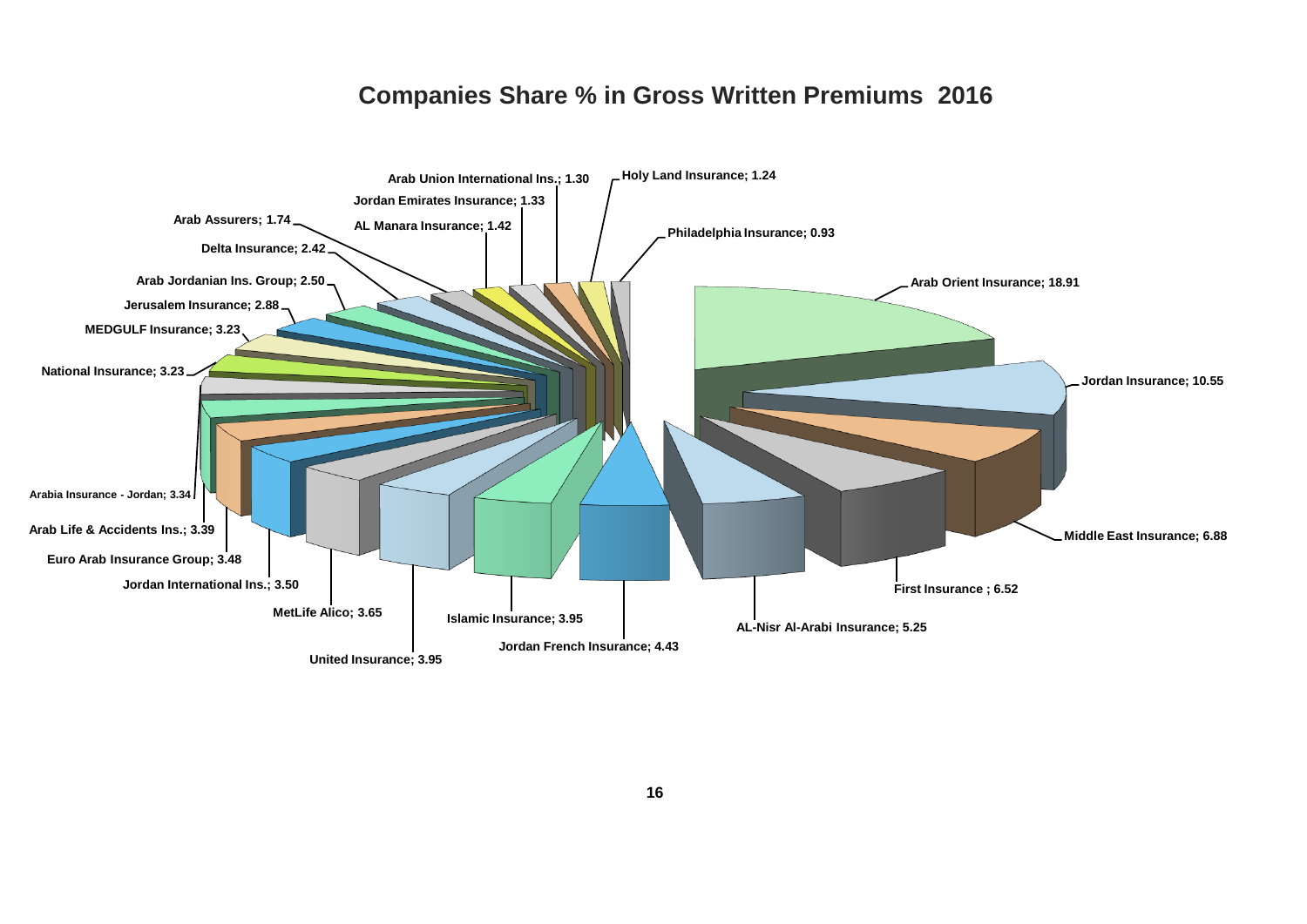### **Table (10) Underwritten Premiums for 24 Insurance Companies Companies Share of All Classes 2016 (JD)**

**Tbl. 1-2**

|     |                                     |           |                       |           |                 |            |                   | Fire& Other Property |                |           |           |            |                       |           |                         | Motor                                               |             |                       |                       |
|-----|-------------------------------------|-----------|-----------------------|-----------|-----------------|------------|-------------------|----------------------|----------------|-----------|-----------|------------|-----------------------|-----------|-------------------------|-----------------------------------------------------|-------------|-----------------------|-----------------------|
| No. | <b>Companies</b>                    |           | <b>Marine</b>         |           | <b>Aviation</b> |            | Marine + Aviation |                      | <b>Damages</b> | Liability |           |            | <b>Other Branches</b> |           | <b>Credit Insurance</b> | <b>Compulsory (Third Party Liability Insurance)</b> |             | Comprehensive         | (Own Damages)         |
|     |                                     | 2016      | 2015                  | 2016      | 2015            | 2016       | 2015              | 2016                 | 2015           | 2016      | 2015      | 2016       | 2015                  | 2016      | 2015                    | 2016                                                | 2015        | 2016                  | 2015                  |
|     | 1 Jordan Insurance                  | 1,405,803 | 2,192,611             |           |                 | 1,405,803  | 2,192,611         | 15,517,307           | 14,606,234     | 946,580   | 1,239,117 | 180.328    | 139,026               |           |                         | 8,452,115                                           | 8.087.628   | 9,232,534             | 9.017.527             |
|     | 2 Middle East Insurance             | 5,490,114 | 5,477,558             | 241,827   | 181,537         | 5,731,941  | 5,659,095         | 9,874,616            | 9,778,346      | 954,961   | 1,481,090 | 200,811    | 224,161               |           |                         | 7,861,399                                           | 7,480,654   | 5,476,732             | 4,625,489             |
|     | 3 National Insurance                | 852,764   | 1,220,045             |           |                 | 852,764    | 1,220,045         | 2,778,685            | 2,945,664      | 224,067   | 591,893   |            |                       |           |                         | 7,454,476                                           | 7,227,353   | 2,630,119             | 2,885,397             |
|     | 4 United Insurance                  | 377,818   | 365,566               | 118,151   | 126,520         | 495,969    | 492,086           | 2,007,733            | 2,248,798      | 158,846   | 141,459   | 101,379    | 212,055               |           |                         | 8,433,946                                           | 8,396,319   | 3,607,107             | 4,083,859             |
|     | 5 AL Manara Insurance               | 123,144   | 126,793               | 7,100     | 1,514           | 130,244    | 128,307           | 1,019,002            | 1,018,371      | 418,177   | 376,239   | 104,365    | 107,832               |           |                         | 5,001,066                                           | 5,027,728   | 1,073,012             | 1,065,693             |
|     | 6 Arabia Insurance - Jordan         | 849,592   | 597,163               |           |                 | 849,592    | 597,163           | 1,814,609            | 1,517,227      |           |           | 455,316    | 373,333               | 277,928   | 124,841                 | 8,264,530                                           | 7,883,826   | 2,792,629             | 2,177,025             |
|     | <b>7</b> Jerusalem Insurance        | 1,125,203 | 1,270,333             |           |                 | 1,125,203  | 1,270,333         | 1,404,102            | 1,166,951      | 158,062   | 55,313    | 76,593     | 45,774                |           |                         | 8,090,244                                           | 7,527,363   | 4,236,435             | 4,398,391             |
|     | 8 AL-Nisr Al-Arabi Insurance        | 414,349   | 700,408               |           |                 | 414,349    | 700,408           | 2,522,132            | 1,863,214      | 655,525   | 536,409   | 250,745    | 252,350               |           |                         |                                                     |             |                       |                       |
|     | 9 Jordan French Insurance           | 1,013,594 | 1,323,237             | 805,134   | 795,670         | 1,818,728  | 2,118,907         | 2,133,260            | 1,421,440      | 82,835    | 136,178   | 226,689    | 262,156               | 604,254   | 641,791                 | 8,002,244                                           | 7,540,332   | 3,822,856             | 3,820,098             |
|     | 10 Arab Union International Ins.    | 83,862    | 119,191               |           |                 | 83,862     | 119,191           | 142,557              | 152,130        |           |           | 10,265     | 61,548                |           |                         | 4,090,022                                           | 5,125,693   | 2,269,749             | 2,672,463             |
|     | 11 Delta Insurance                  | 452,538   | 664,749               |           |                 | 452,538    | 664,749           | 2,186,805            | 2,036,729      | 264,579   | 297,591   | 105,058    | 74,515                | 104,558   | 213,337                 | 7,726,863                                           | 7,934,765   | 1,478,766             | 1,270,084             |
|     | 12 Jordan Emirates Insurance        | 34,228    | 225,845               |           |                 | 34,228     | 225,845           | 204,908              | 349,855        |           |           | 74,509     | 114,193               |           |                         | 4,180,210                                           | 4,999,726   | 2,831,332             | 2,788,538             |
|     | 13 Holy Land Insurance              | 7,371     | 12,611                |           |                 | 7,371      | 12,611            | 322,220              | 338,671        | 46,703    | 36,584    |            |                       |           |                         | 6,046,640                                           | 4,784,283   | 800,559               | 1,193,690             |
|     | 14 Arab Life & Accidents Ins.       | 378,894   | 386,775               |           |                 | 378,894    | 386,775           | 1,453,266            | 929,989        | 62,079    | 69,163    | 101,085    | 107,497               |           |                         | 8,929,291                                           | 8,546,808   | 3,936,040             | 3,525,432             |
|     | 15 Philadelphia Insurance           | 17,474    | 20,323                |           |                 | 17,474     | 20,323            | 70,688               | 91,844         | 2,423     | 801       | 4,286      | 3,360                 |           |                         | 4,109,432                                           | 4,372,116   | 588,686               | 845,869               |
|     | 16 MetLife Alico                    |           |                       |           |                 |            |                   |                      |                |           |           | 1,865,565  | 1,319,753             |           |                         |                                                     |             |                       |                       |
|     | 17 Jordan International Ins.        | 1,328,135 | 1,089,429             | 84,078    | 93,521          | 1,412,213  | 1,182,950         | 3,327,945            | 3,408,692      | 456,397   | 272,167   | 78,558     | 1,243                 |           |                         |                                                     |             |                       |                       |
|     | <b>18 Euro Arab Insurance Group</b> | 515,644   | 501,797               |           |                 | 515,644    | 501,797           | 1,021,047            | 961,116        | 281,852   | 263,906   | 138,683    | 246,025               |           |                         | 8,537,205                                           | 8,702,409   | 3,698,186             | 3,980,462             |
|     | 19 Islamic Insurance                | 752,375   | 850,869               |           |                 | 752,375    | 850,869           | 1,661,955            | 1,671,214      |           |           | 592,781    | 505,926               |           |                         | 7,538,505                                           | 7,224,444   | 2,134,766             | 2,295,299             |
|     | 20 Arab Assurers                    | 195,846   | 276,239               |           |                 | 195,846    | 276,239           | 507,425              | 588,764        | 44,713    | 62,977    | 123,313    | 108,144               | 36,404    |                         | 6,210,973                                           | 6,017,316   | 1,706,882             | 1,866,245             |
|     | 21 Arab Jordanian Ins. Group        | 329,864   | 245,937               |           |                 | 329,864    | 245,937           | 1,301,787            | 1,099,852      |           |           | 228,301    | 200,070               |           |                         | 6,936,107                                           | 6,105,080   | 1,511,167             | 1,335,013             |
|     | 22 Arab Orient Insurance            | 2,769,790 | 2,739,031             | 54,817    | 59,181          | 2,824,607  | 2,798,212         | 10,584,528           | 8,931,794      | 1,040,457 | 1,249,370 | 4,447,473  | 5,734,667             |           |                         | 11,938,773                                          | 12,506,416  |                       | 12,474,135 12,288,668 |
|     | 23 MEDGULF Insurance                | 732,940   | 688,598               |           |                 | 732,940    | 688,598           | 2,364,258            | 1,887,843      | 132,028   | 168,276   | 25,135     | 33,101                |           |                         | 6,527,797                                           | 5,902,053   | 3,745,547             | 3,362,095             |
|     | 24 SOLIDARITY-First Insurance       | 1,306,787 | 1.418.878             | 250,082   | 313.545         | 1,556,869  | 1.732.423         | 10.524.182           | 10.496.034     | 728,321   | 450,068   | 1,740,371  | 918,841               |           |                         | 8,925,984                                           | 9,343,353   | 1,875,324             | 1,649,431             |
|     | <b>Total</b>                        |           | 20.558.129 22.513.986 | 1.561.189 | 1,571,488       | 22,119,318 | 24,085,474        | 74,745,017           | 69.510.772     | 6,658,605 | 7.428.601 | 11.131.609 | 11.045.570            | 1.023.144 | 979.969                 | 153,257,822                                         | 150,735,665 | 71,922,563 71,146,768 |                       |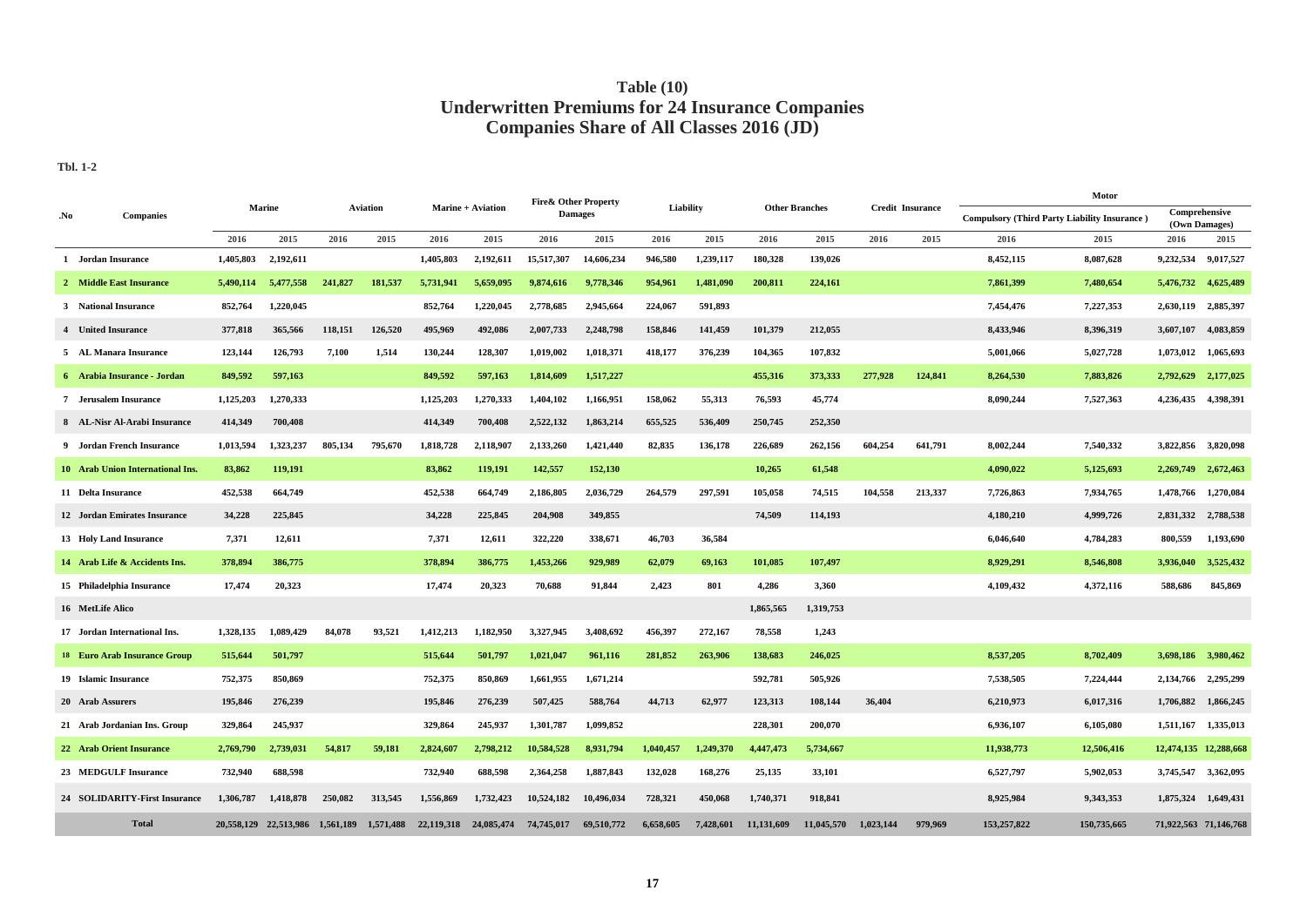### **Table (10) Companies Share of All Classes 2016 (JD) Underwritten Premiums for 24 Insurance Companies**

**Tbl. 2-2**

| No.                          | <b>Companies</b>                 | <b>Total Motor</b><br><b>Compulsory (Third Party Liability Ins.)</b><br>& Comprehensive (Own Damages) |             | <b>Medical</b> |             | <b>Non Life Insurances</b> |             | Life       |            | <b>Gross Underwritten Premiums</b> |             | <b>Markets Share %</b> |       | <b>Gross Underwritten</b><br><b>Premiums for Branches</b><br><b>Outside Jordan</b> |            |
|------------------------------|----------------------------------|-------------------------------------------------------------------------------------------------------|-------------|----------------|-------------|----------------------------|-------------|------------|------------|------------------------------------|-------------|------------------------|-------|------------------------------------------------------------------------------------|------------|
|                              |                                  | 2016                                                                                                  | 2015        | 2016           | 2015        | 2016                       | 2015        | 2016       | 2015       | 2016                               | 2015        | 2016                   | 2015  | 2016                                                                               | 2015       |
| 1 Jordan Insurance           |                                  | 17,684,649                                                                                            | 17,105,155  | 7,391,338      | 7,648,370   | 43,126,005                 | 42,930,513  | 18,367,301 | 13,930,322 | 61,493,306                         | 56,860,835  | 10.55                  | 10.31 | 13,926,694                                                                         | 10,355,580 |
|                              | 2 Middle East Insurance          | 13,338,131                                                                                            | 12,106,143  | 5,574,134      | 4,206,995   | 35,674,594                 | 33,455,830  | 4,414,488  | 4,113,789  | 40,089,082                         | 37,569,619  | 6.88                   | 6.81  |                                                                                    |            |
|                              | 3 National Insurance             | 10,084,595                                                                                            | 10,112,750  | 4,523,637      | 4,287,893   | 18,463,748                 | 19,158,245  | 358,713    | 396,274    | 18,822,461                         | 19,554,519  | 3.23                   | 3.54  |                                                                                    |            |
|                              | 4 United Insurance               | 12,041,053                                                                                            | 12,480,178  | 7,166,521      | 5,666,199   | 21,971,501                 | 21,240,775  | 1,063,031  | 1,420,429  | 23,034,532                         | 22,661,204  | 3.95                   | 4.11  |                                                                                    |            |
|                              | 5 AL Manara Insurance            | 6,074,078                                                                                             | 6,093,421   | 545,199        | 614,254     | 8,291,065                  | 8,338,424   |            |            | 8,291,065                          | 8,338,424   | 1.42                   | 1.51  |                                                                                    |            |
|                              | 6 Arabia Insurance - Jordan      | 11,057,159                                                                                            | 10,060,851  | 2,932,005      | 2,940,617   | 17,386,609                 | 15,614,032  | 2,099,434  | 2,157,034  | 19,486,043                         | 17,771,066  | 3.34                   | 3.22  |                                                                                    |            |
| 7 Jerusalem Insurance        |                                  | 12,326,679                                                                                            | 11,925,754  | 1,619,532      | 1,528,337   | 16,710,171                 | 15,992,462  | 73,766     | 100,828    | 16,783,937                         | 16,093,290  | 2.88                   | 2.92  |                                                                                    |            |
| 8 AL-Nisr Al-Arabi Insurance |                                  |                                                                                                       |             | 10,508,729     | 11,588,387  | 14,351,480                 | 14,940,768  | 16,261,849 | 14,952,023 | 30,613,329                         | 29,892,791  | 5.25                   | 5.42  |                                                                                    |            |
| 9 Jordan French Insurance    |                                  | 11,825,100                                                                                            | 11,360,430  | 7,721,790      | 7,711,618   | 24,412,656                 | 23,652,520  | 1,402,604  | 1,346,956  | 25,815,260                         | 24,999,476  | 4.43                   | 4.53  |                                                                                    |            |
|                              | 10 Arab Union International Ins. | 6,359,771                                                                                             | 7,798,156   | 963,818        | 610,937     | 7,560,273                  | 8,741,962   |            |            | 7,560,273                          | 8,741,962   | 1.30                   | 1.58  |                                                                                    |            |
|                              | 11 Delta Insurance               | 9,205,629                                                                                             | 9,204,849   | 1,740,645      | 1,984,145   | 14,059,812                 | 14,475,915  | 70,740     | 127,204    | 14,130,552                         | 14,603,119  | 2.42                   | 2.65  |                                                                                    |            |
|                              | 12 Jordan Emirates Insurance     | 7,011,542                                                                                             | 7,788,264   | 401,587        | 637,230     | 7,726,774                  | 9,115,387   |            |            | 7,726,774                          | 9,115,387   | 1.33                   | 1.65  |                                                                                    |            |
|                              | 13 Holy Land Insurance           | 6,847,199                                                                                             | 5,977,973   |                |             | 7,223,493                  | 6,365,839   |            |            | 7,223,493                          | 6,365,839   | 1.24                   | 1.15  |                                                                                    |            |
|                              | 14 Arab Life & Accidents Ins.    | 12,865,331                                                                                            | 12,072,240  | 3,601,359      | 3,479,702   | 18,462,014                 | 17,045,366  | 1,306,927  | 772,192    | 19,768,941                         | 17,817,558  | 3.39                   | 3.23  | 750                                                                                | $-274,359$ |
|                              | 15 Philadelphia Insurance        | 4,698,118                                                                                             | 5,217,985   | 623,764        | 1,179,854   | 5,416,753                  | 6,514,167   |            |            | 5,416,753                          | 6,514,167   | 0.93                   | 1.18  |                                                                                    |            |
| 16 MetLife Alico             |                                  |                                                                                                       |             | 3,719,497      | 4,118,580   | 5,585,062                  | 5,438,333   | 15,701,940 | 13,419,481 | 21,287,002                         | 18,857,814  | 3.65                   | 3.42  |                                                                                    |            |
|                              | 17 Jordan International Ins.     |                                                                                                       | $\bf{0}$    | 14,131,143     | 7,124,027   | 19,406,256                 | 11,989,079  | 1,005,928  | 844,449    | 20,412,184                         | 12,833,528  | 3.50                   | 2.33  |                                                                                    |            |
|                              | 18 Euro Arab Insurance Group     | 12,235,391                                                                                            | 12,682,871  | 4,744,509      | 5,902,520   | 18,937,126                 | 20,558,235  | 1,358,303  | 1,170,938  | 20,295,429                         | 21,729,173  | 3.48                   | 3.94  |                                                                                    |            |
|                              | 19 Islamic Insurance             | 9,673,271                                                                                             | 9,519,743   | 5,483,381      | 5,041,424   | 18, 163, 763               | 17,589,176  | 4,839,062  | 5,312,615  | 23,002,825                         | 22,901,791  | 3.95                   | 4.15  |                                                                                    |            |
|                              | 20 Arab Assurers                 | 7,917,855                                                                                             | 7,883,561   | 1,292,286      | 1,850,339   | 10,117,842                 | 10,770,024  |            |            | 10,117,842                         | 10,770,024  | 1.74                   | 1.95  |                                                                                    |            |
|                              | 21 Arab Jordanian Ins. Group     | 8,447,274                                                                                             | 7,440,093   | 3,701,899      | 3,895,821   | 14,009,125                 | 12,881,773  | 544,728    | 490,353    | 14,553,853                         | 13,372,126  | 2.50                   | 2.42  |                                                                                    |            |
|                              | 22 Arab Orient Insurance         | 24,412,908                                                                                            | 24,795,084  | 66,895,086     | 59,162,063  | 110,205,059                | 102,671,190 |            |            | 110,205,059                        | 102,671,190 | 18.91                  | 18.61 |                                                                                    |            |
|                              | 23 MEDGULF Insurance             | 10,273,344                                                                                            | 9,264,148   | 5,273,065      | 4,896,186   | 18,800,770                 | 16,938,152  |            |            | 18,800,770                         | 16,938,152  | 3.23                   | 3.07  |                                                                                    |            |
|                              | 24 SOLIDARITY-First Insurance    | 10,801,308                                                                                            | 10,992,784  | 10,940,784     | 9,653,217   | 36,291,835                 | 34,243,367  | 1,714,527  | 483,368    | 38,006,362                         | 34,726,735  | 6.52                   | 6.29  |                                                                                    |            |
|                              | <b>Total</b>                     | 225,180,385                                                                                           | 221,882,433 | 171,495,708    | 155,728,715 | 512,353,786                | 490,661,534 | 70,583,341 | 61,038,255 | 582,937,127                        | 551,699,789 | 100                    | 100   | 13,927,444                                                                         | 10,081,221 |